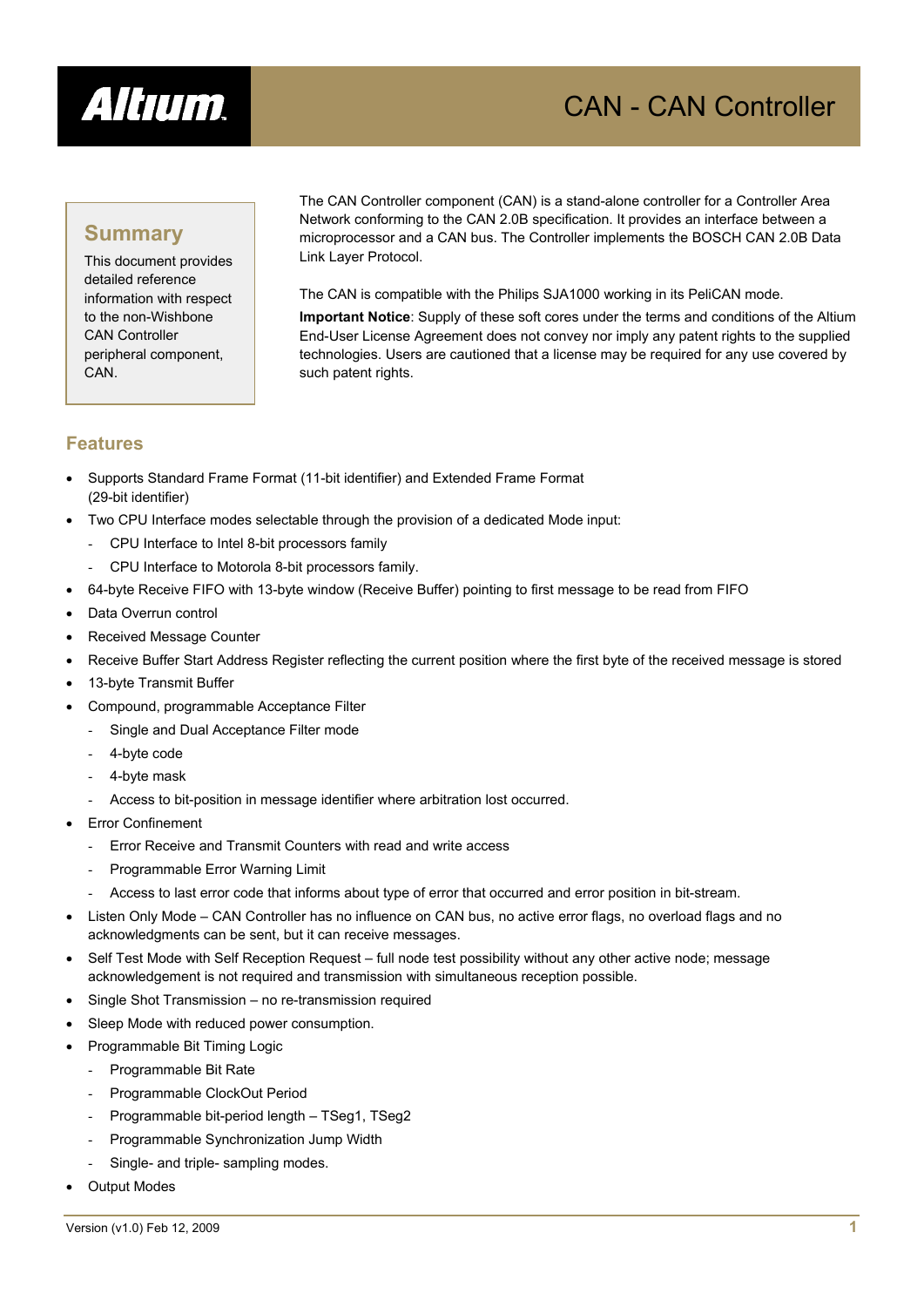- Normal mode
- ClockOut mode
- Biphase mode
- Test mode
- Receive interrupt output enable (in normal mode).
- Input Modes
	- Normal mode
	- Test mode.
- Compound and Flexible Interrupt Structure.

## **Available Components**

From a schematic document, the CAN component can be found in the FPGA Peripherals integrated library (FPGA Peripherals. IntLib), located in the \Library\Fpga folder of the installation.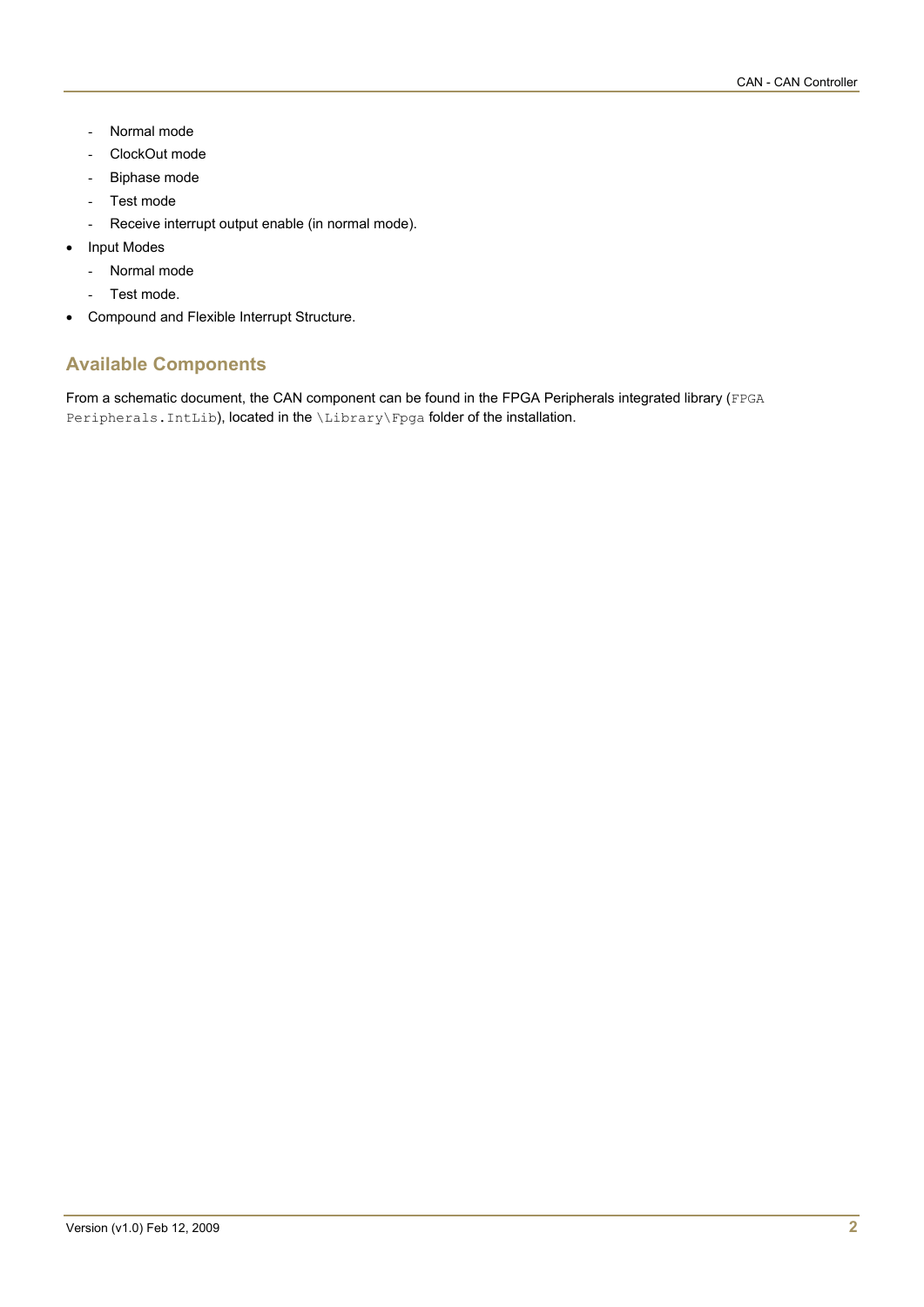# **Designing with the CAN**

Use of a CAN component within an FPGA design is a straightforward procedure – simply place the component and wire it up to the applicable circuitry of the design.

## **Symbol**



*Figure 1. CAN Controller Symbol* 

## **Pin Description**

The pinout of the CAN Controller has not been fixed to any specific device I/O, thereby allowing flexibility with user application. The CAN Controller contains only unidirectional pins - inputs or outputs.

|  |  |  |  | Table 1. CAN pin description |
|--|--|--|--|------------------------------|
|--|--|--|--|------------------------------|

| <b>Name</b>   | <b>Type</b> | <b>Polarity/Bus size</b> | <b>Description</b>                                                                                                                     |
|---------------|-------------|--------------------------|----------------------------------------------------------------------------------------------------------------------------------------|
|               |             |                          | <b>Control Signals</b>                                                                                                                 |
| <b>CLK</b>    |             | <b>Rise</b>              | System clock for synchronous unblocked circuits                                                                                        |
| <b>RST</b>    |             | High                     | External system reset. A High state on this pin for two clock cycles while<br>the system clock (CLK) is running, resets the component. |
|               |             |                          | <b>Processor Interface Signals</b>                                                                                                     |
| <b>CS</b>     |             | High                     | Chip Select signal<br>A high on this pin allows access to the chip.                                                                    |
| <b>ENABLE</b> |             | High                     | When MODE= '0' (Motorola interface), this input functions as the Enable<br>signal.                                                     |
|               |             | High                     | When MODE= '1' (Intel interface), this input functions as the Read signal.                                                             |
| <b>WR</b>     |             | Level                    | When MODE= '0' (Motorola interface), this input behaves as follows:<br>$0 - Read$                                                      |
|               |             | High                     | $1 - Write$ .                                                                                                                          |
|               |             |                          | When MODE= '1' (Intel interface), this input functions as the Write signal.                                                            |
| AS            |             | Fall                     | When MODE= '0' (Motorola interface), this input functions as an address                                                                |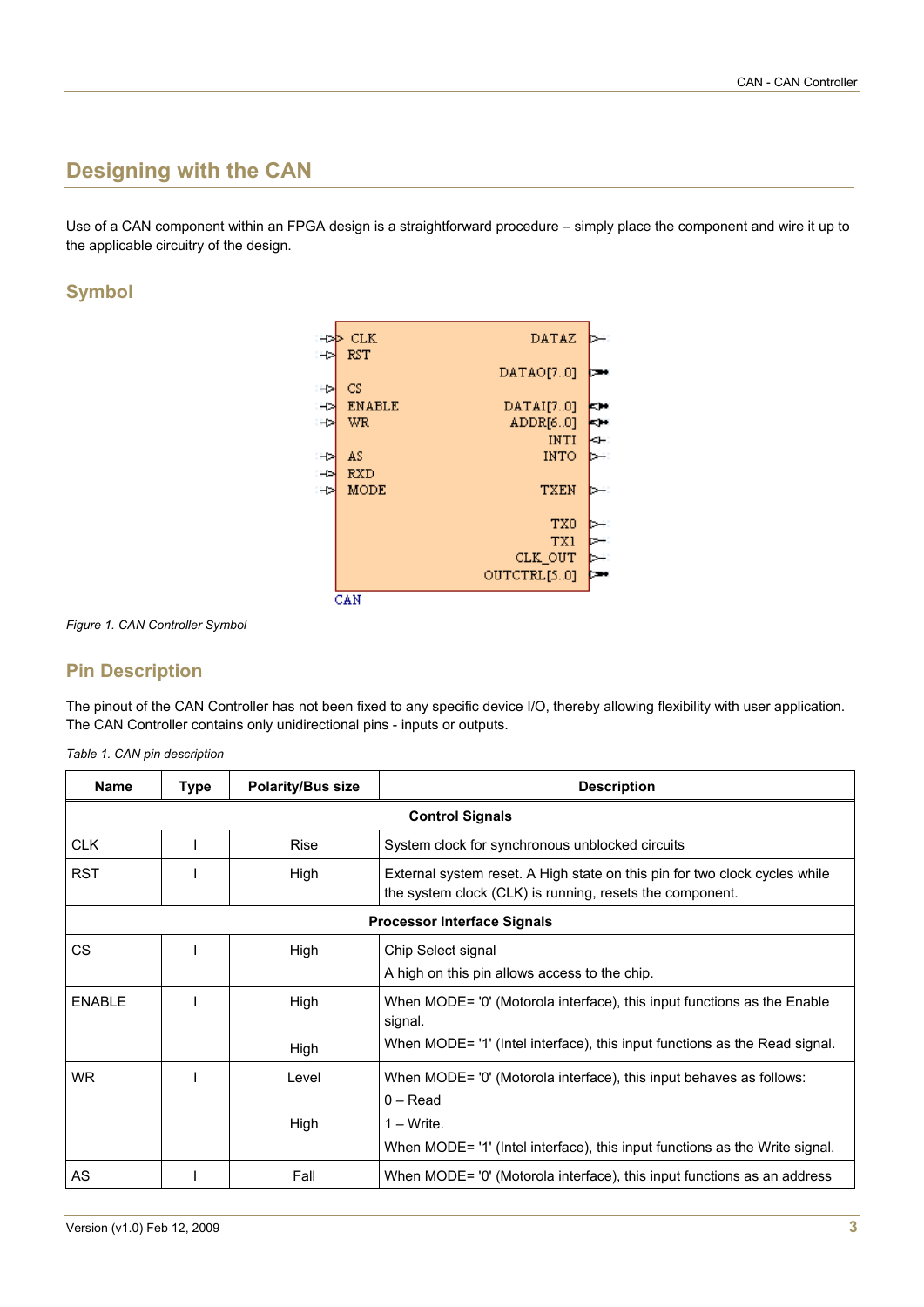| <b>Name</b>     | <b>Type</b> | <b>Polarity/Bus size</b> | <b>Description</b>                                                                                      |
|-----------------|-------------|--------------------------|---------------------------------------------------------------------------------------------------------|
|                 |             |                          | strobe.                                                                                                 |
|                 |             | <b>Rise</b>              | When MODE= '1' (Intel interface), this input functions as an address latch<br>enable.                   |
| <b>MODE</b>     |             | Level                    | '0' - Motorola interface.                                                                               |
|                 |             |                          | '1' - Intel interface.                                                                                  |
| <b>DATAI</b>    |             | 8                        | Data input bus                                                                                          |
| <b>DATAO</b>    | O           | 8                        | Data output bus                                                                                         |
| <b>DATAZ</b>    | $\circ$     | Low                      | Data output control                                                                                     |
|                 |             |                          | Used to enable tri-state output buffer.                                                                 |
| <b>ADDR</b>     | ı           | $\overline{7}$           | Address input bus                                                                                       |
| <b>INTI</b>     |             | High                     | Interrupt input                                                                                         |
| <b>INTO</b>     | $\circ$     | High                     | Interrupt output                                                                                        |
|                 |             |                          | This pin becomes active if any bit of the Interrupt Register is set.                                    |
|                 |             |                          | <b>CAN BUS Interface Signals</b>                                                                        |
| <b>TX0, TX1</b> | O           |                          | Outputs from the CAN Controller output drivers to the physical bus line.                                |
|                 |             |                          | Function depends on Output Mode selected by OCMODE bits in Output<br>Control Register.                  |
| <b>TXEN</b>     | $\circ$     | Low                      | This signal is used to enable tristate output buffers                                                   |
| <b>RXD</b>      |             |                          | Input from the physical CAN-bus line                                                                    |
| CLK OUT         | O           | <b>Rise</b>              | Clock output signal. This signal is derived from the system CLK signal via<br>the programmable divider. |
|                 |             |                          | The Clock Off bit within the Clock Divider Register allows this pin to be<br>disabled.                  |
| <b>OUTCTRL</b>  | $\circ$     | 6                        | Signals used to control output transistors.                                                             |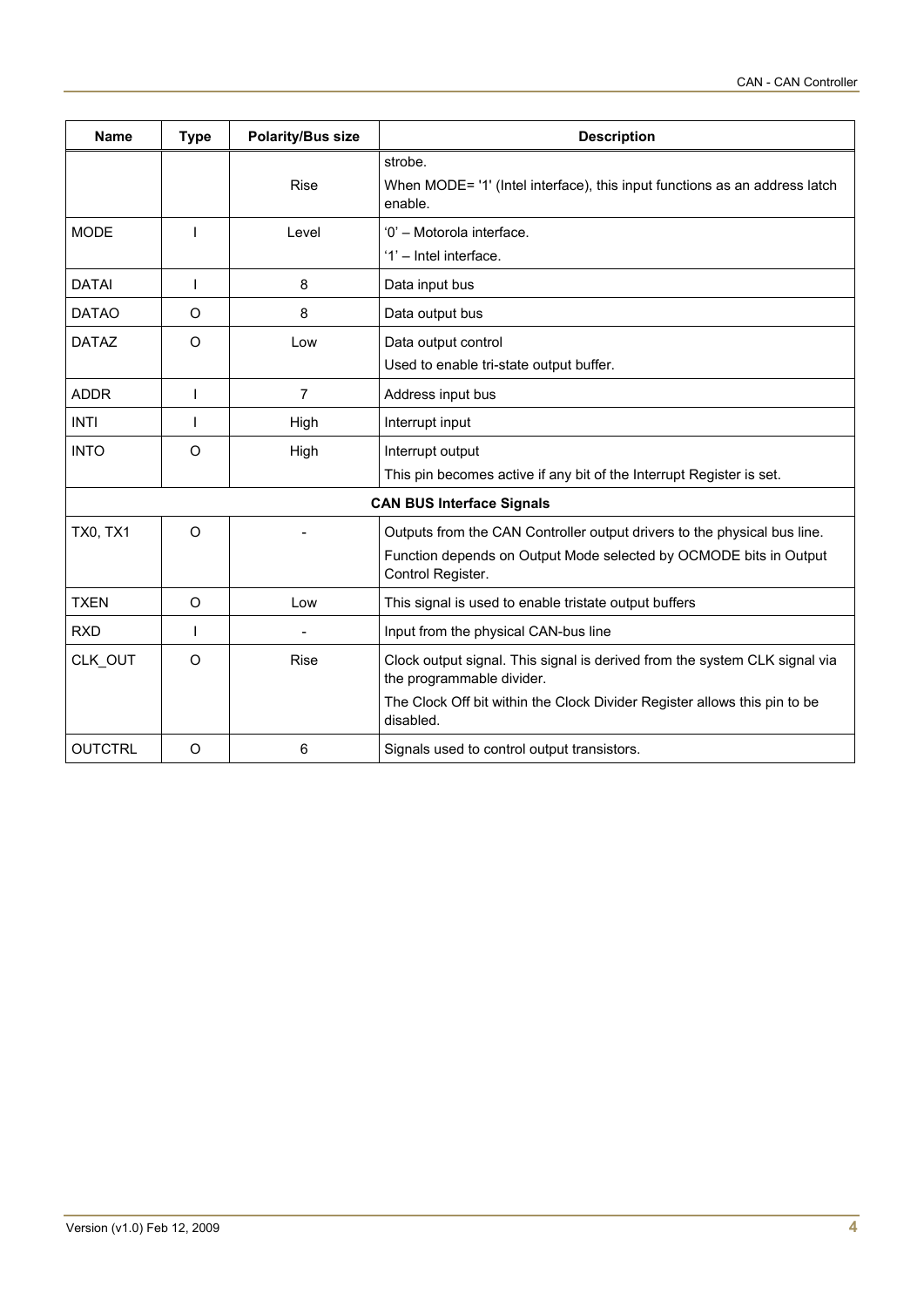# **Hardware description**

## **Block diagram**



*Figure 2. CAN block diagram* 

## **Architectural overview**

## **FIFO Control Unit (FifoCtrl) with Receiver FIFO (RAM))**

The Receive FIFO stores received and accepted messages from the CAN-bus. The Receive Buffer register represents a 13 byte window of the Receive FIFO which itself has a total length of 64 bytes.

With the help of this FIFO, the CPU is able to process one message while other messages are being received. The Receive FIFO is implemented using dual port RAM.

The FIFO Control Unit controls the operation of the Receive FIFO which may implemented either as Receive FIFO or as distributed RAM. Within the FifoCtrl block, there is a Message Counter *(MC)* that informs about the number of messages stored in the Receive FIFO and a Receive Buffer Start Address register (*RBSA),* that informs about the position of the Receive Buffer register window within the Receive FIFO.

In order to shift the RBSA register to the next message position, all message bytes of the current message must be read from the Receive FIFO and the Release Receive Buffer bit subsequently set in the Command Register (CMR.2).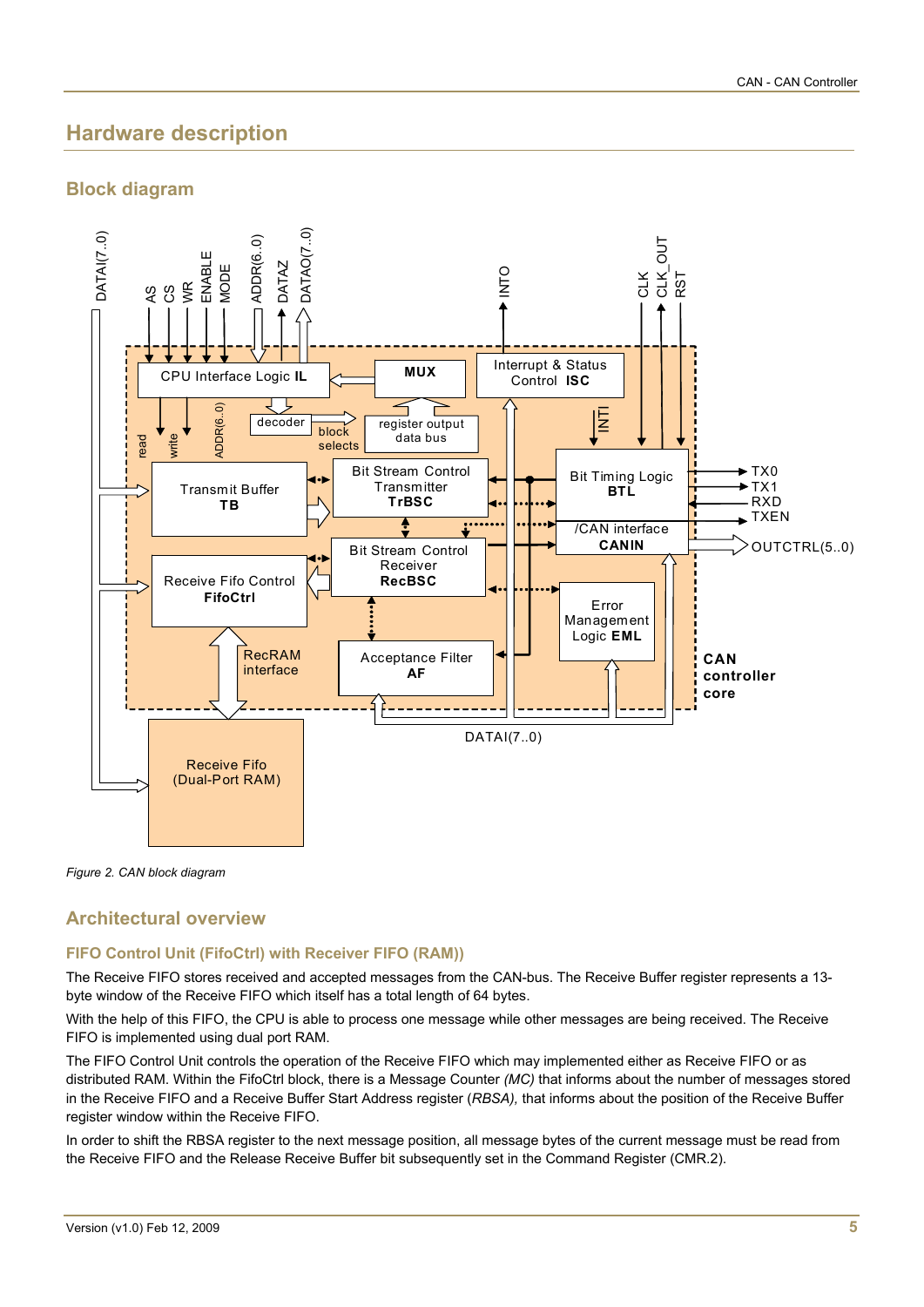

*Figure 3. FIFO Control Unit (FifoCtrl) with Receive FIFO (RAM)* 

## **Transmit Buffer (TB)**

The Transmit Buffer stores a complete message for transmission over the CAN network. The buffer is 13 bytes long. In order to transmit the message, the CPU writes the message into this buffer and sets the Transmission Request bit (CMR.0) or Self Reception Request bit (CMR.4) in the Command Register.





## **Acceptance Filter (AF)**

The Acceptance Filter compares the received message identifier with the contents of the Acceptance Filter registers and determines whether the message should be accepted and written into the Receive FIFO or not. Within the Acceptance Filter block there are four Acceptance Code registers (ACR0 – ACR3) and four Acceptance Mask registers (AMR0 – AMR3).

Functionality of this block mainly depends on the Acceptance Filter Mode selected in the Mode register (single or dual) and whether the frame format of the message being received is standard or extended.

The Acceptance Filter is controlled by the Bit Stream Control Receiver (RecBSC).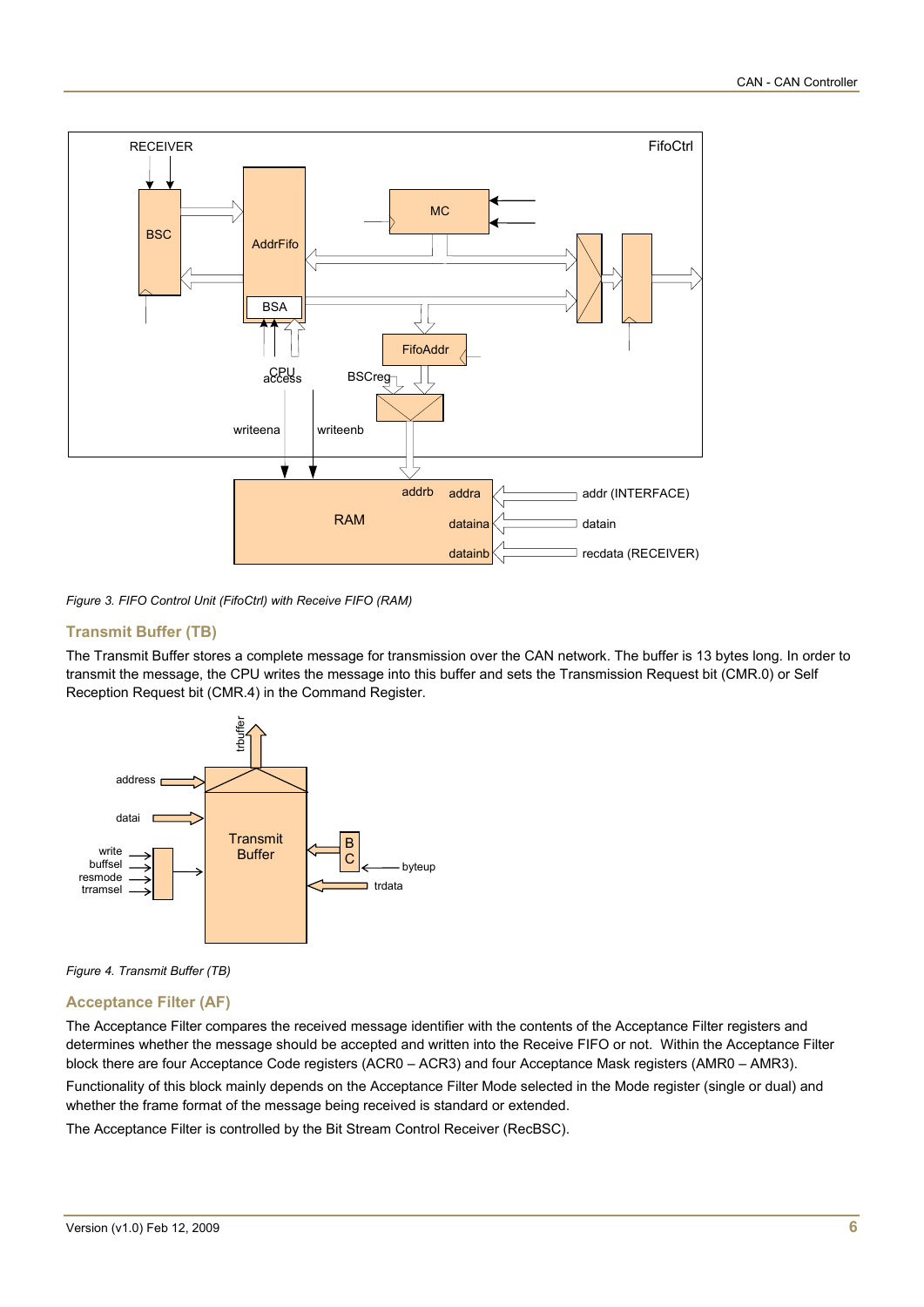



#### **Bit Timing Logic (BTL)**

The Bit Timing Logic block monitors the CAN-bus line and handles the bus line-related bit timing. It is synchronized to the bit stream on the CAN-bus on a 'recessive-to-dominant' bus line transition at the beginning of a message (hard synchronization) and re-synchronized on further transitions during the reception of a message (soft synchronization).

The BTL also provides programmable time segments to compensate for the propagation delay times and phase shifts (e.g. due to oscillator drifts) and to define the sample point and the number of samples to be taken within a bit time. To this end, there are two programmable registers – BTR0 and BTR1.

The BTL also derives the CLK OUT signal, by dividing the system clock signal (CLK) by the number stored in the Clock Divider register (CDR). The CLK OUT signal can be used as the clock signal for a processor. While entering Sleep Mode, the CLK\_OUT signal continues until at least 15 bit times have passed. This allows a host processor clocked by this signal to safely enter its own standby mode before the CLK\_OUT signal goes low.

Within the BTL block, there are also programmable registers responsible for output and input mode control and logic that controls waking up the CAN Controller from Sleep Mode.



*Figure 6. Bit Timing Logic (BTL)*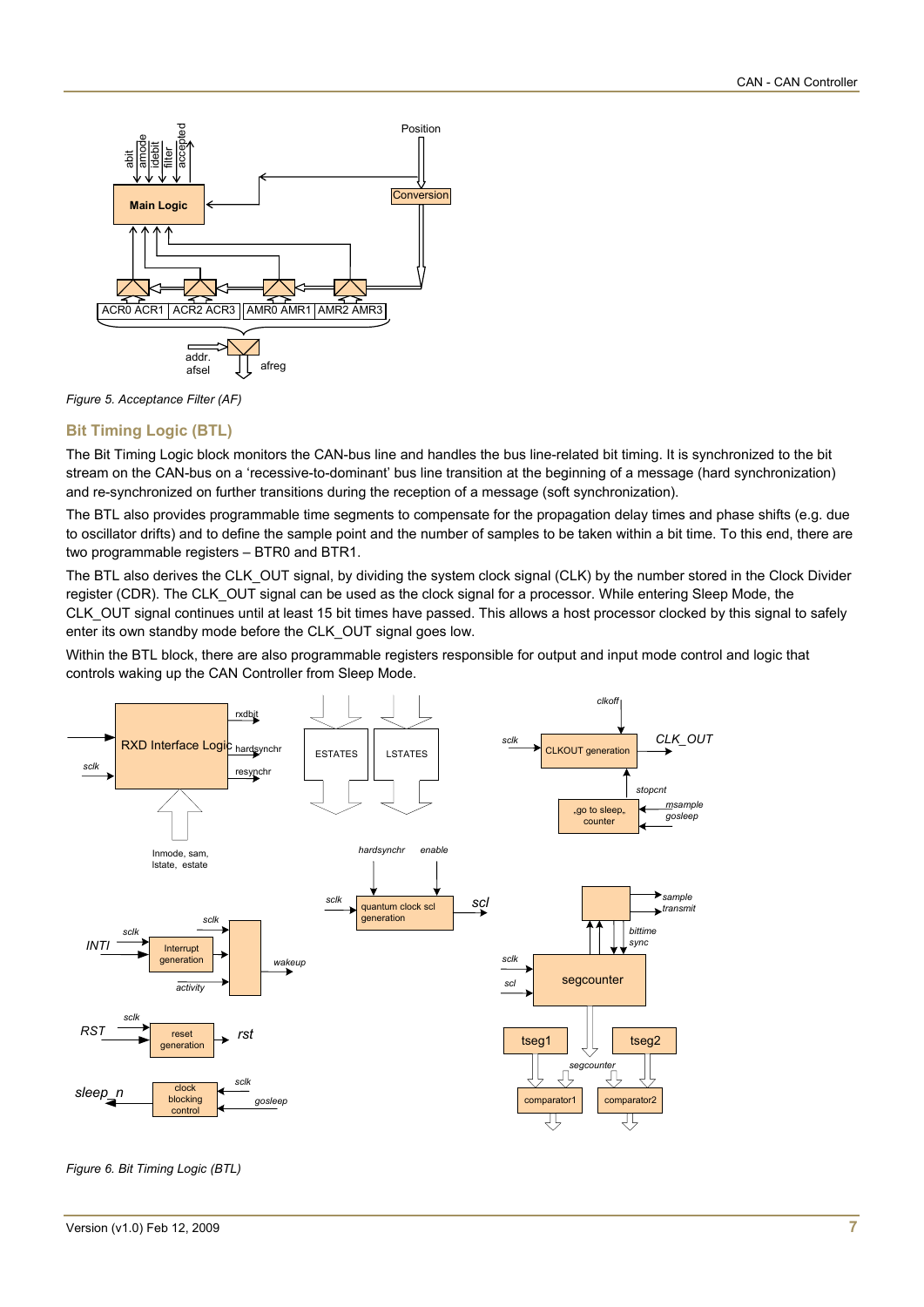## **CAN Interface (CANIN)**

The CAN Interface is an interface between the CAN-bus line transceiver and the CAN Controller.



#### *Figure 7. CAN Interface (CANIN)*

#### **CPU Interface Logic (IL)**

The CPU Interface Logic controls write and read access to the CAN Controller registers from the CPU. Functionality depends on the selected CPU interface mode.



*Figure 8. CPU Interface Logic (IL)* 

#### **Data Multiplexer Logic (MUX)**

The Data Multiplexer (MUX) controls the addressing of the CAN registers within the various CAN blocks. It is an entirely combinatorial circuit. It multiplexes the output data buses from CAN blocks into the output data bus (DATAO[7..0]) during a read access.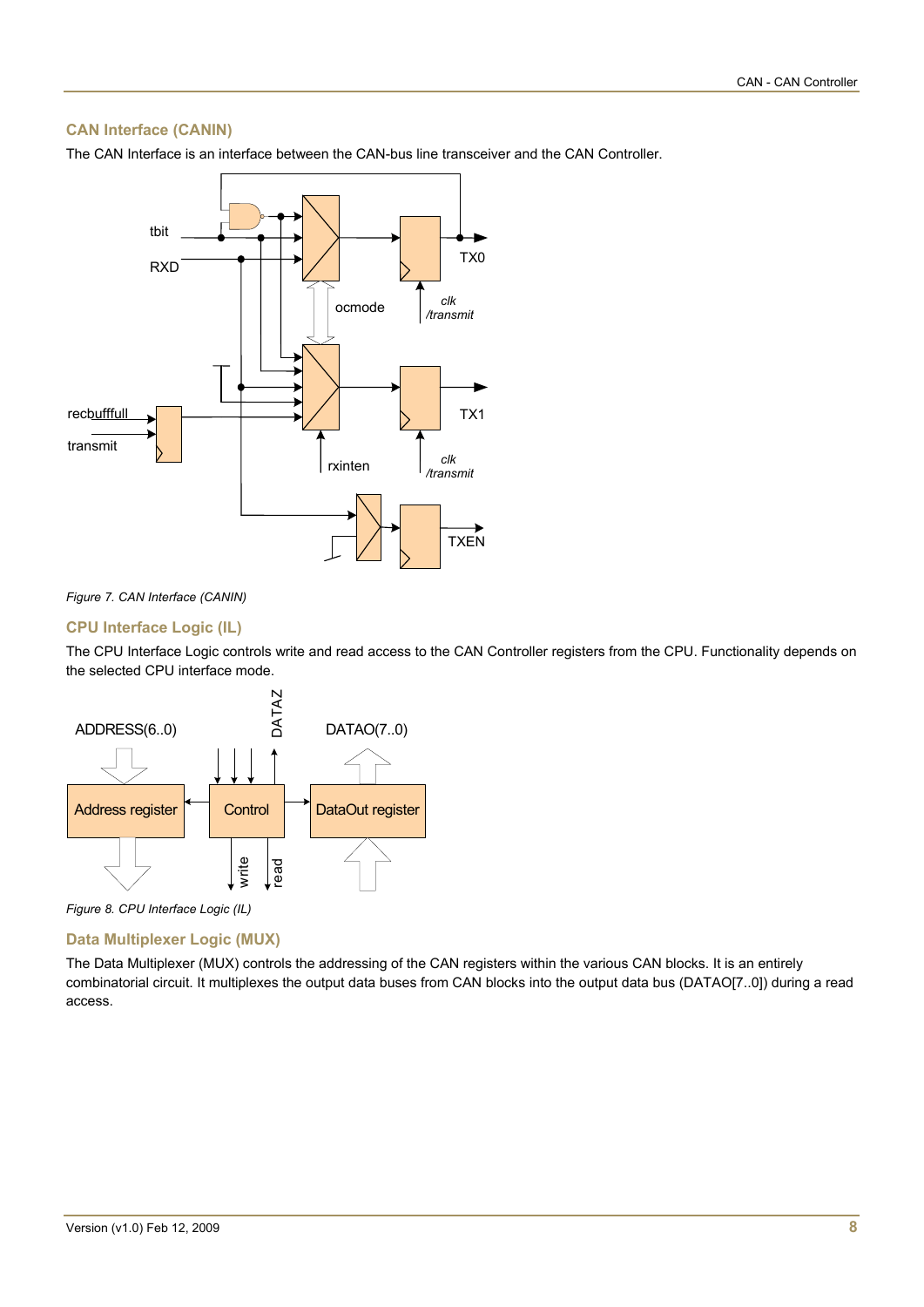

*Figure 9. Data Multiplexer Logic (MUX)* 

## **Address Decoder**

The Address Decoder works out register select signals from the address provided by the CPU Interface Logic block (ADDR[6..0]). These signals are used in direct write and read access to CAN registers and also by the Data Multiplexer, to control selection of the register output bus.



*Figure 10. Address Decoder* 

## **Error Management Logic (EML)**

The Error Management Logic is responsible for the error confinement of the transfer-layer modules. It receives error announcements from the Receiver and then informs the Interrupt and Status Control Unit (ISC) about error statistics.

The main components of the EML are:

- Receive Error Counter (REC)
- Transmit Error Counter (TEC)
- Error Warning Limit register (EWL).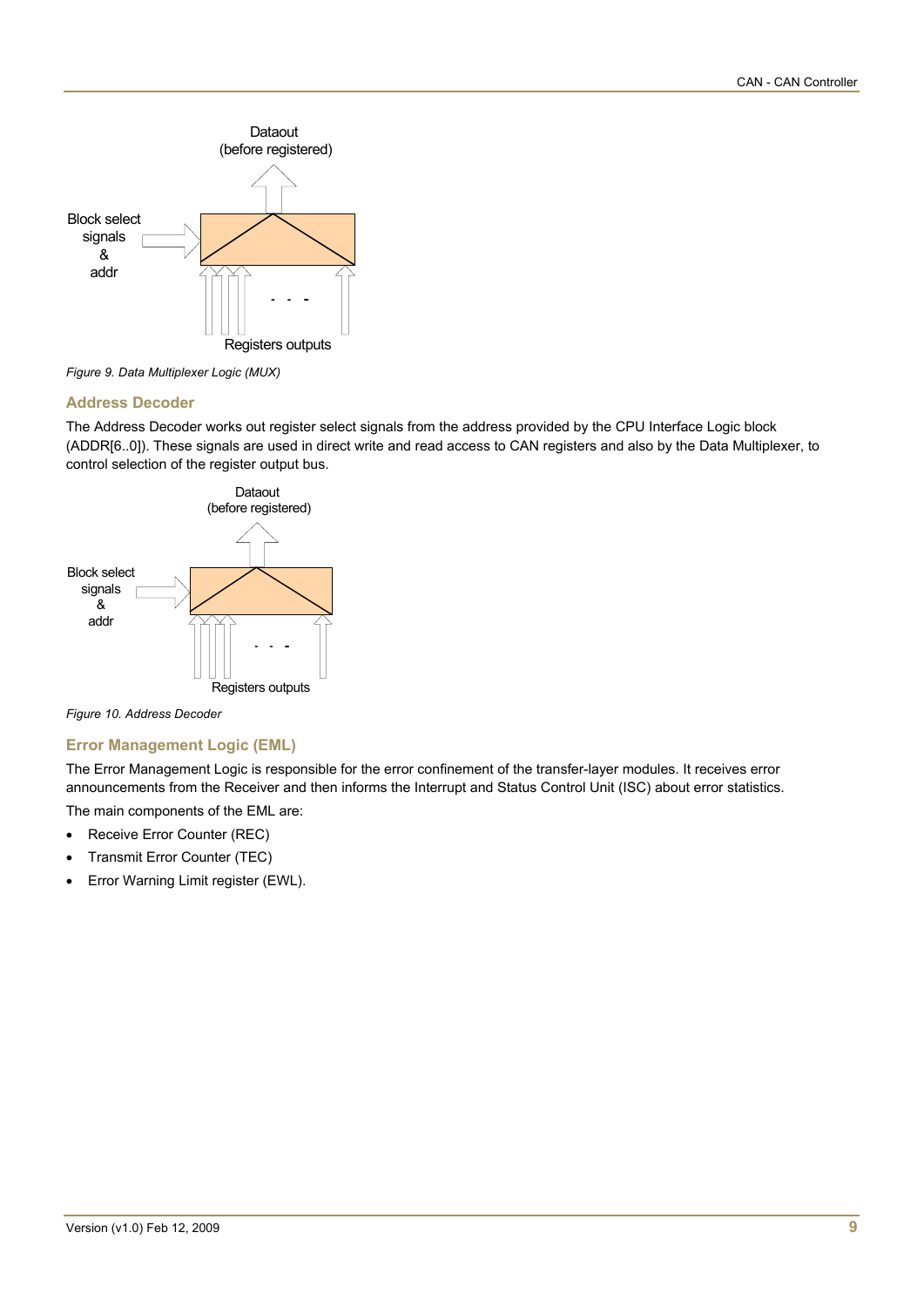



## **Interrupt & Status Control (ISC)**

The Interrupt & Status Control unit is responsible for interrupt generation, establishing requested CAN Controller status and interpreting commands in the Command register (CMR).

This block controls all other CAN Controller blocks.



*Figure 12. Interrupt & Status Control* 

## **Bit Stream Control Receiver (RecBSC)**

The Receiver is the main component in the CAN Controller structure. It functions as a Bit Stream Processor. The BSC Receiver monitors the CAN-bus line and controls message reception. This block is responsible for performing BOSCH CAN 2.0B protocol. It performs bus arbitration, CRC calculation and checking, error detection, error signaling and bit destuffing.

The BSC Receiver controls the data stream between the Receiver FIFO and the Bit Timing Logic block. It also derives control signals for the Acceptance Filter, Fifo Control Unit, Transmit Buffer and Error Management Logic.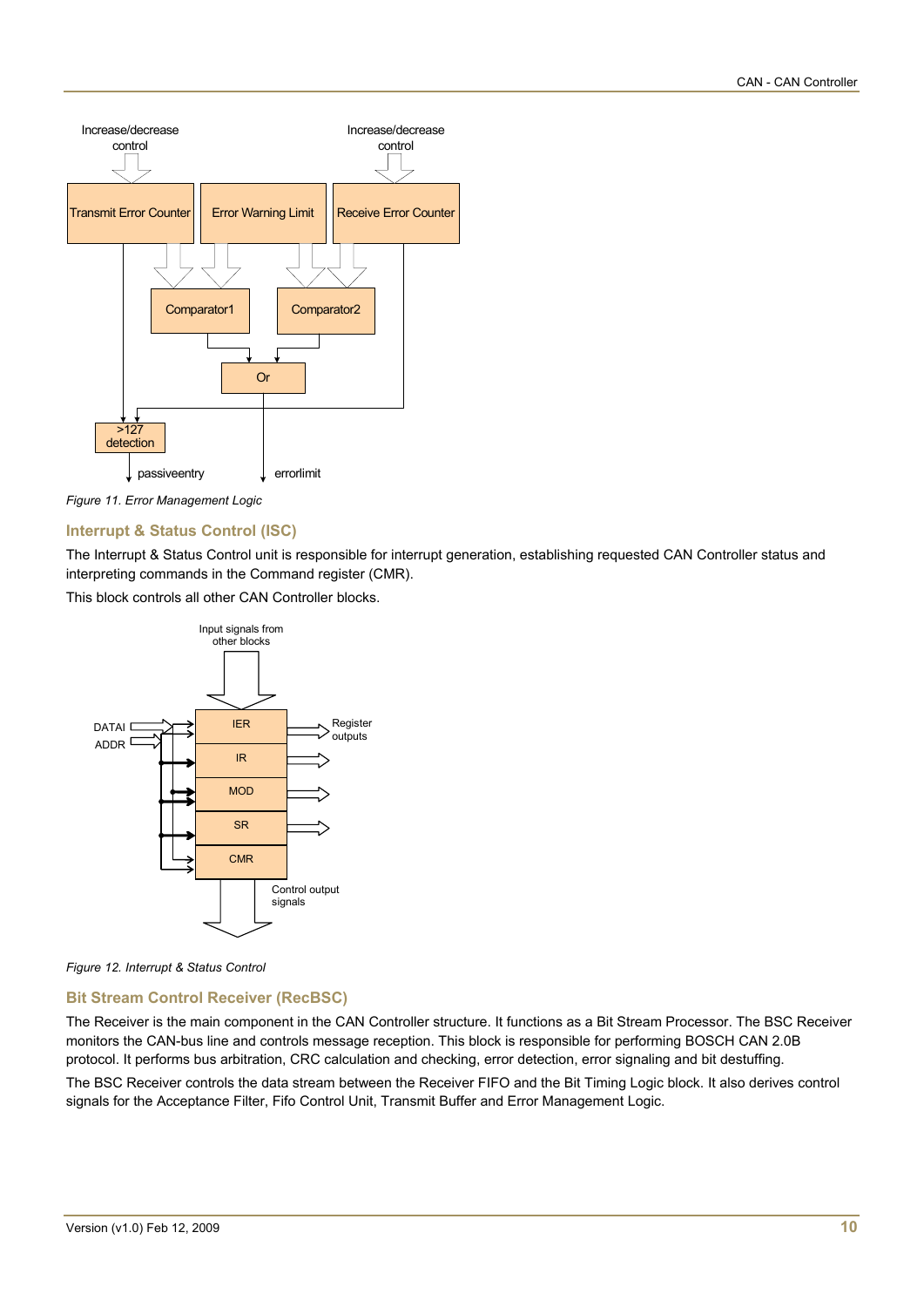

*Figure 13. Bit Stream Control Receiver* 

## **Bit Stream Control Transmitter (TrBSC)**

The main function of the Transmitter Unit is, as its name suggests, message transmission. It also:

- forms frames
- sends acknowledgements, Error and Overload Flags
- performs bit-stuffing.

The Transmitter controls the data stream between the Transmit Buffer and the Bit Timing Logic block.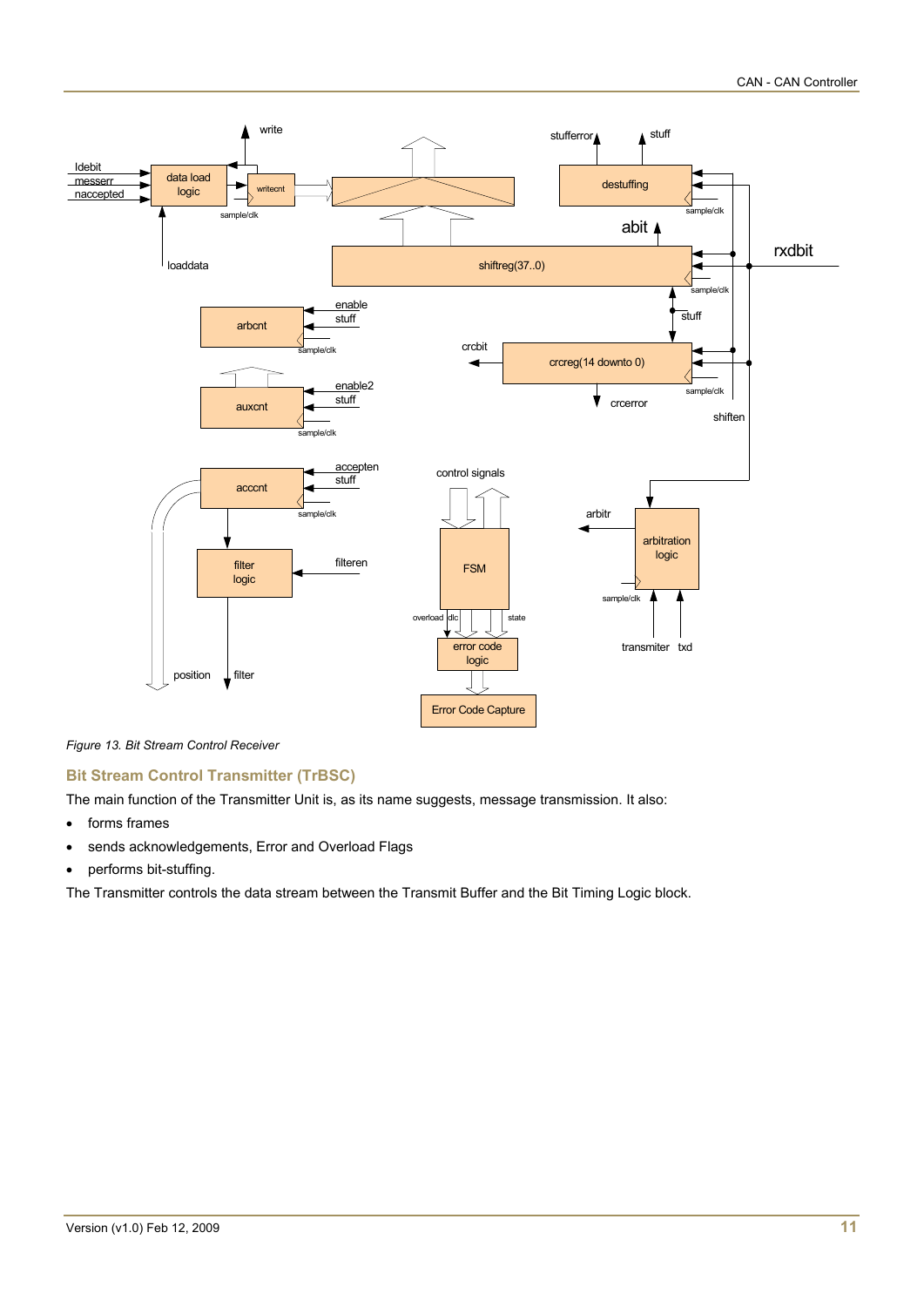

*Figure 14. Bit Stream Control Transmitter* 

## **Dataflow diagrams**

## **Main dataflow between Receiver, Transmitter and other CAN blocks**

Figure 15 describes the dataflow between the two main Finite State Machines in the Receiver and Transmitter blocks.



*Figure 15. Main dataflow between Receiver and Transmitter*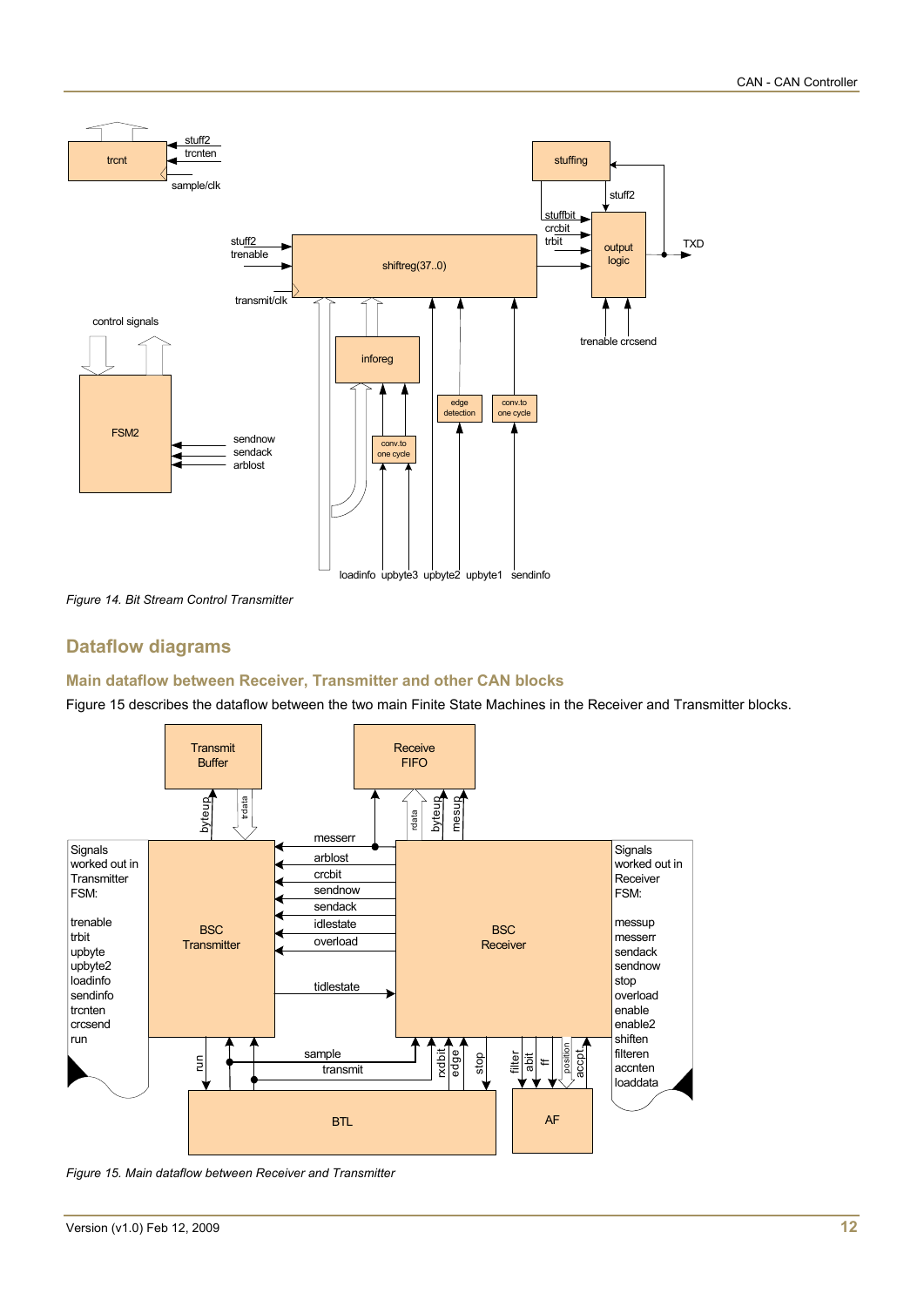

#### **Receiver Finite State Machine diagram**

*Figure 16. Receiver Finite State Machine diagram*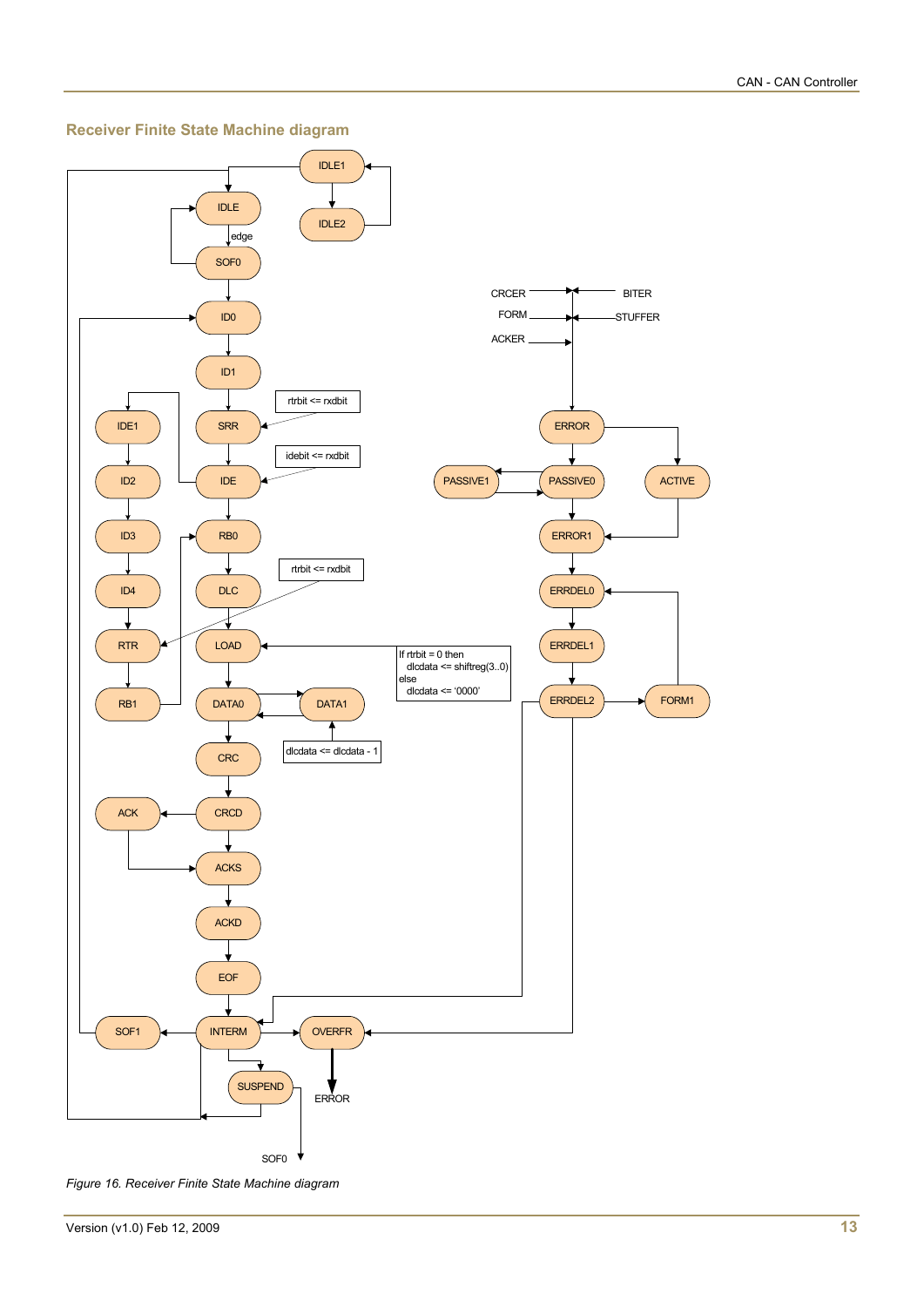**Transmitter Finite State Machine diagram** 



*Figure 17. Transmitter Finite State Machine diagram.*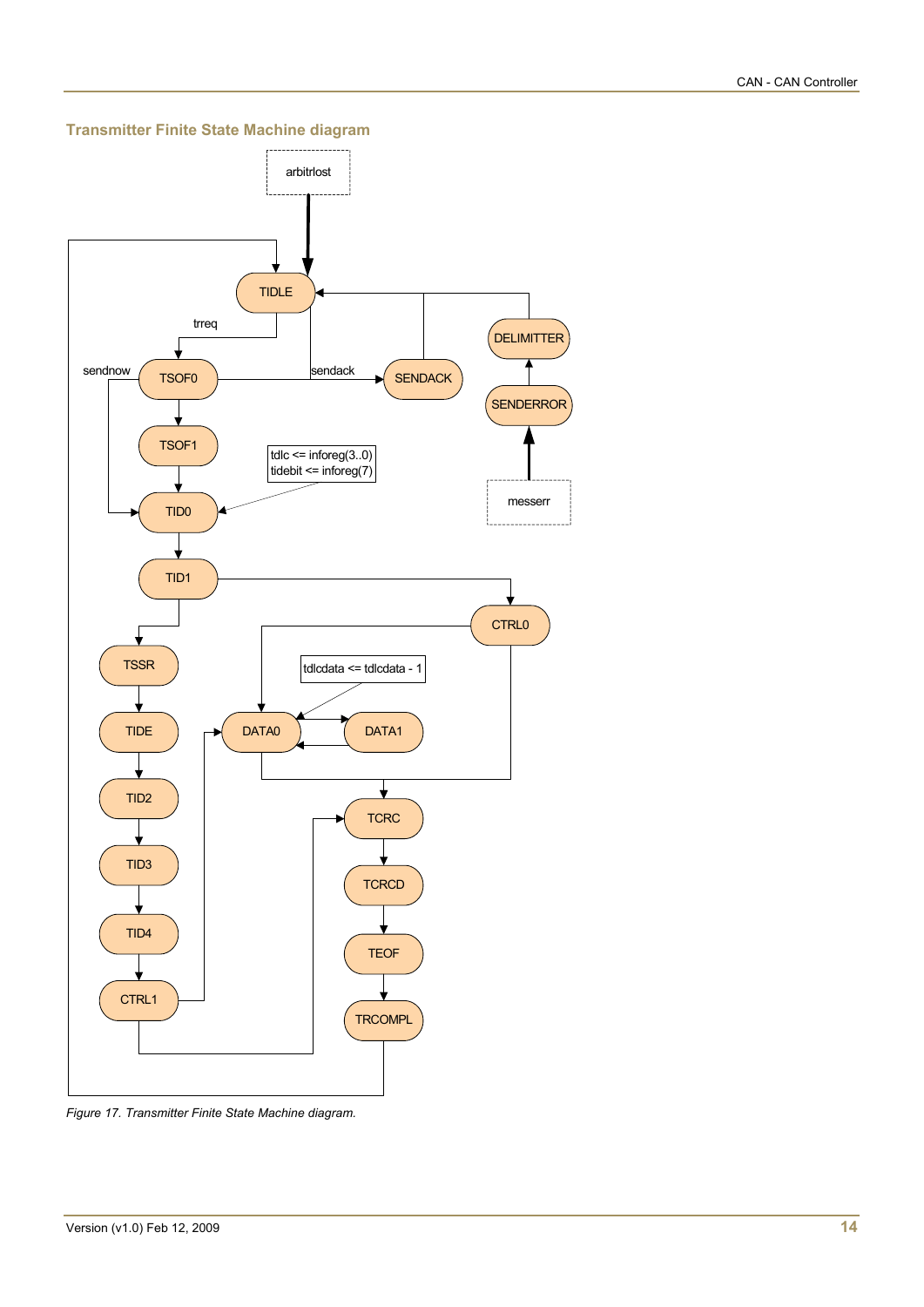# **Internal CAN Registers**

## **CAN registers – summary listing by address**

## *Table 2. Registers list*

| <b>Location in CAN</b><br>address space | <b>Parent hardware structure</b>                                     | <b>Register</b>                               |                                                                          |  |  |
|-----------------------------------------|----------------------------------------------------------------------|-----------------------------------------------|--------------------------------------------------------------------------|--|--|
| 00h                                     | Interrupt and Status Control Unit (ISC)                              | Mode register (MOD)                           |                                                                          |  |  |
| 01h                                     | Interrupt and Status Control Unit (ISC)                              | Command register (CMR)                        |                                                                          |  |  |
| 02h                                     | Interrupt and Status Control Unit (ISC)                              | Status register (SR)                          |                                                                          |  |  |
| 03h                                     | Interrupt and Status Control Unit (ISC)                              | Interrupt register (IR)                       |                                                                          |  |  |
| 04h                                     | Interrupt and Status Control Unit (ISC)                              | Interrupt Enable register (IER)               |                                                                          |  |  |
| 05h                                     |                                                                      |                                               |                                                                          |  |  |
| 06h                                     | Bit Timing Logic (BTL)                                               | Bus Timing Register 0 (BTR0)                  |                                                                          |  |  |
| 07h                                     | Bit Timing Logic (BTL)                                               | Bus Timing Register 1 (BTR1)                  |                                                                          |  |  |
| 08h                                     | Bit Timing Logic (BTL)                                               | Output Control register (OCR)                 |                                                                          |  |  |
| 09h                                     |                                                                      |                                               |                                                                          |  |  |
| 0Ah                                     |                                                                      |                                               |                                                                          |  |  |
| 0Bh                                     | Acceptance Filter (AF)                                               | Arbitration Lost Capture register (ALC)       |                                                                          |  |  |
| 0Ch                                     | Error Management Logic (EML)                                         | Error Code Capture register (ECC)             |                                                                          |  |  |
| 0Dh                                     | Error Management Logic (EML)                                         | Error Warning Limit register (EWL)            |                                                                          |  |  |
| 0Eh                                     | Error Management Logic (EML)                                         | RX Error Counter register (REC)               |                                                                          |  |  |
| 0Fh                                     | Error Management Logic (EML)                                         | TX Error Counter register (TEC)               |                                                                          |  |  |
| 10h - 13h                               | Transmit Buffer (TB) / FIFO Control Unit /<br>Acceptance Filter (AF) | Acceptance Code<br>registers (ACR0 -<br>ACR3) | Transmit Buffer register (TB0 -                                          |  |  |
| 14h - 17h                               | Transmit Buffer (TB) / FIFO Control Unit /<br>Acceptance Filter (AF) | Acceptance Mask<br>registers (AMR0 -<br>AMR3) | TB12) (read only)<br>Receive Buffer register (RB0 -<br>RB12) (read only) |  |  |
| 18h - 1Ch                               | Transmit Buffer (TB) / FIFO Control Unit                             |                                               |                                                                          |  |  |
| 1Dh                                     | <b>FIFO Control Unit</b>                                             | Message Counter (MC)                          |                                                                          |  |  |
| 1Eh                                     | FIFO Control Unit                                                    | Receive Buffer Start Address register (RBSA)  |                                                                          |  |  |
| 1Fh                                     | Bit Timing Logic (BTL)                                               | Clock Divider register (CDR)                  |                                                                          |  |  |
| 20h - 5Fh                               | FIFO Control Unit                                                    |                                               | Receive Buffer register (RB0 - RB12) (direct read/write)                 |  |  |
| 60h - 6Ch                               | Transmit Buffer (TB)                                                 |                                               | Transmit Buffer register (TB0 - TB12) (direct read/write)                |  |  |
| 6Dh - 6Fh                               |                                                                      |                                               |                                                                          |  |  |
| 70h - 7Fh                               |                                                                      |                                               |                                                                          |  |  |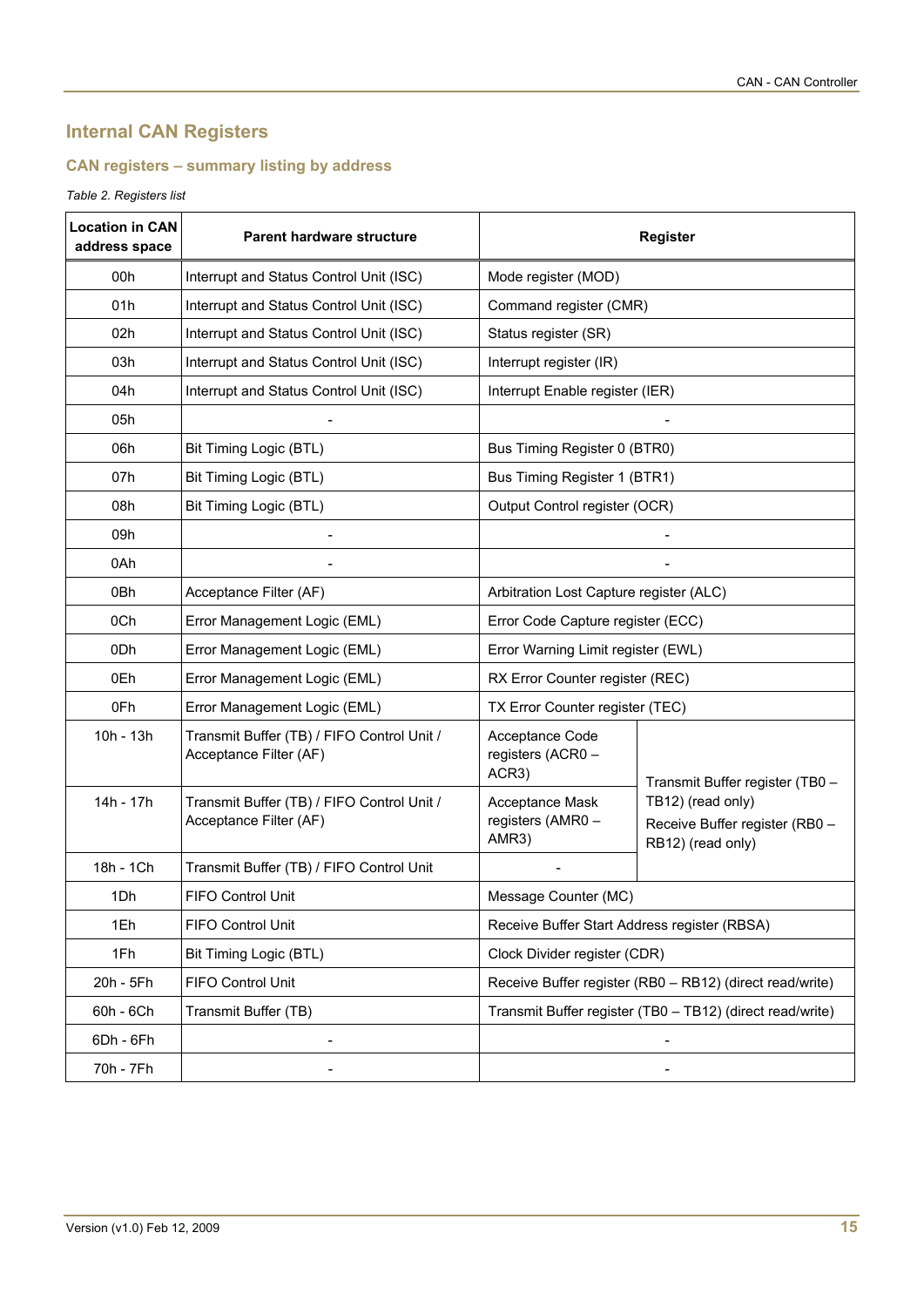## **CAN registers – detailed reference**

## **Mode register (MOD)**

## *Table 3. Mode register*

| <b>Bit</b>      | <b>Name</b>            | <b>Function</b>                                                                                                                                                                |
|-----------------|------------------------|--------------------------------------------------------------------------------------------------------------------------------------------------------------------------------|
| $MOD.7 - MOD.5$ |                        | Not used (when read $-000$ )                                                                                                                                                   |
| MOD.4           | Sleep Mode             | 0 - Sleep Mode disabled                                                                                                                                                        |
|                 |                        | 1 – Sleep Mode enabled. Power consumption reduced.                                                                                                                             |
| MOD.3           | Acceptance Filter Mode | $0 -$ dual filter mode                                                                                                                                                         |
|                 |                        | $1 -$ single filter mode                                                                                                                                                       |
| MOD.2           | Self Test Mode         | 0 - Self Test Mode disabled                                                                                                                                                    |
|                 |                        | 1 – Self Test Mode enabled (no acknowledgement is required).                                                                                                                   |
| MOD.1           | Listen Only Mode       | 0 - Listen Only Mode disabled                                                                                                                                                  |
|                 |                        | 1 – Listen Only Mode enabled. CAN Controller has no influence on the                                                                                                           |
|                 |                        | CAN-bus (no acknowledgements, no error/overload frames sent and<br>no message transmission is possible).                                                                       |
| MOD.0           | Reset Mode             | 0 - Reset Mode disabled                                                                                                                                                        |
|                 |                        | 1 - Reset Mode enabled. This bit of the register is set when either a<br>software or hardware reset has been issued, or when the bus-off state<br>has been entered (SR.7 set). |

## **Notes:**

Address in CAN memory – 00h

Mode.1, Mode.2, Mode.3 – write access possible only in Reset Mode.

Mode.4 – write access possible only in Operating Mode.

Mode.0 – write access possible both in Reset Mode and Operating Mode.

Register value after hardware reset – 00000001

Register value after software reset or when in Bus-Off state – 0000xxx1.

## **Sleep Mode**

The Controller will enter sleep mode if the following conditions are met:

- the Sleep Mode bit (MOD.4) is set
- there is no bus activity
- there is no interrupt pending.

After entering Sleep Mode, the CLK signal is stopped and the CLK\_OUT signal continues until 15 bit times have passed. This allows a host processor clocked via this signal to enter its own standby mode before the CLK\_OUT goes inactive.

The Controller will wake up when one of the following conditions occurs:

- there is bus activity
- pin INTI is driven HIGH (active).

On wake-up, the CLK is started and a wake-up interrupt is generated, if enabled. If the CAN Controller wakes up due to bus activity, it enters into the BUS-OFF state. In this state, it will not be able to receive any message (including the message that caused the Controller to wake up), until it detects 11 consecutive recessive bits (bus-free sequence).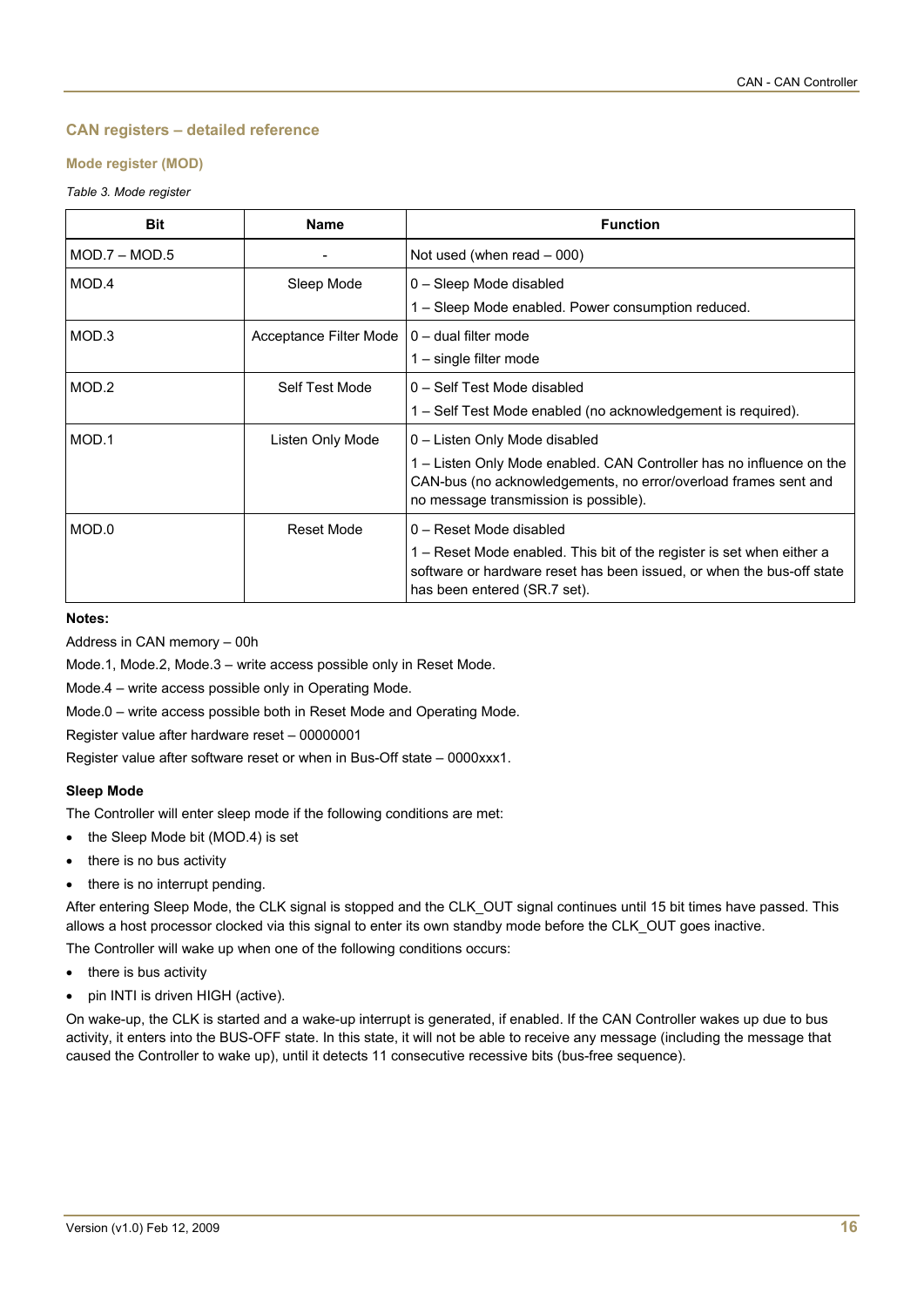

*Figure 18. Sleep Mode* 

## **Self Test Mode**

For proper message transmission, no acknowledge signal is required from the CAN-bus. This mode can be used to test the CAN Controller while there is only one node connected to the Can-bus.

## **Listen Only Mode**

During this mode of operation, the CAN Controller is disconnected from the bus.

Message transmission and message acknowledgements are not possible. This mode of operation also forces the CAN controller to be Error Passive. The Listen Only mode can be used for Can-bus monitoring (e.g. software-driven bit rate detection and 'hot plugging').

## **Reset Mode**

This mode of operation is used for configuring the CAN Controller registers. Detection of a set Reset Mode bit (MOD.0) results in aborting the current transmission/reception of a message and entering the reset mode. On the '1-to-0' transition of the Reset Mode bit, the CAN Controller returns to the mode defined within the Mode register.

During a hardware reset (RST) or when the bus status bit is set to logic 1 (Bus-Off), the Reset Mode bit is also set to logic 1.

During a hardware reset, the CPU cannot set the Reset Mode bit to logic 0.

After the Reset Mode bit is set to logic 0, the CAN Controller will wait for:

- One occurrence of bus-free signal (11 consecutive receive bits), if the preceding reset was caused by a hardware reset or a CPU-initiated reset.
- 128 occurrences of the bus-free signal, if the preceding reset was caused by a CAN Controller-initiated Bus-Off, before reentering the bus-on mode.

## **Command register (CMR)**

*Table 4.Command register* 

| Bit                             | <b>Name</b>                   | <b>Function</b>                                                                                                                                  |  |
|---------------------------------|-------------------------------|--------------------------------------------------------------------------------------------------------------------------------------------------|--|
| $CMR.7 - CMR.5$                 | Reserved                      |                                                                                                                                                  |  |
| CMR.4                           | <b>Self Reception Request</b> | 1 - Message shall be transmitted and received simultaneously                                                                                     |  |
| CMR <sub>3</sub>                | Clear Data Overrun            | 1 – Clear Data Overrun Status bit (SR.1)                                                                                                         |  |
| CMR.2<br>Release Receive Buffer |                               | 1 – Completion of reading Receive Buffer indication. Should<br>be set after reading of a received message from the Receive<br>FIFO has completed |  |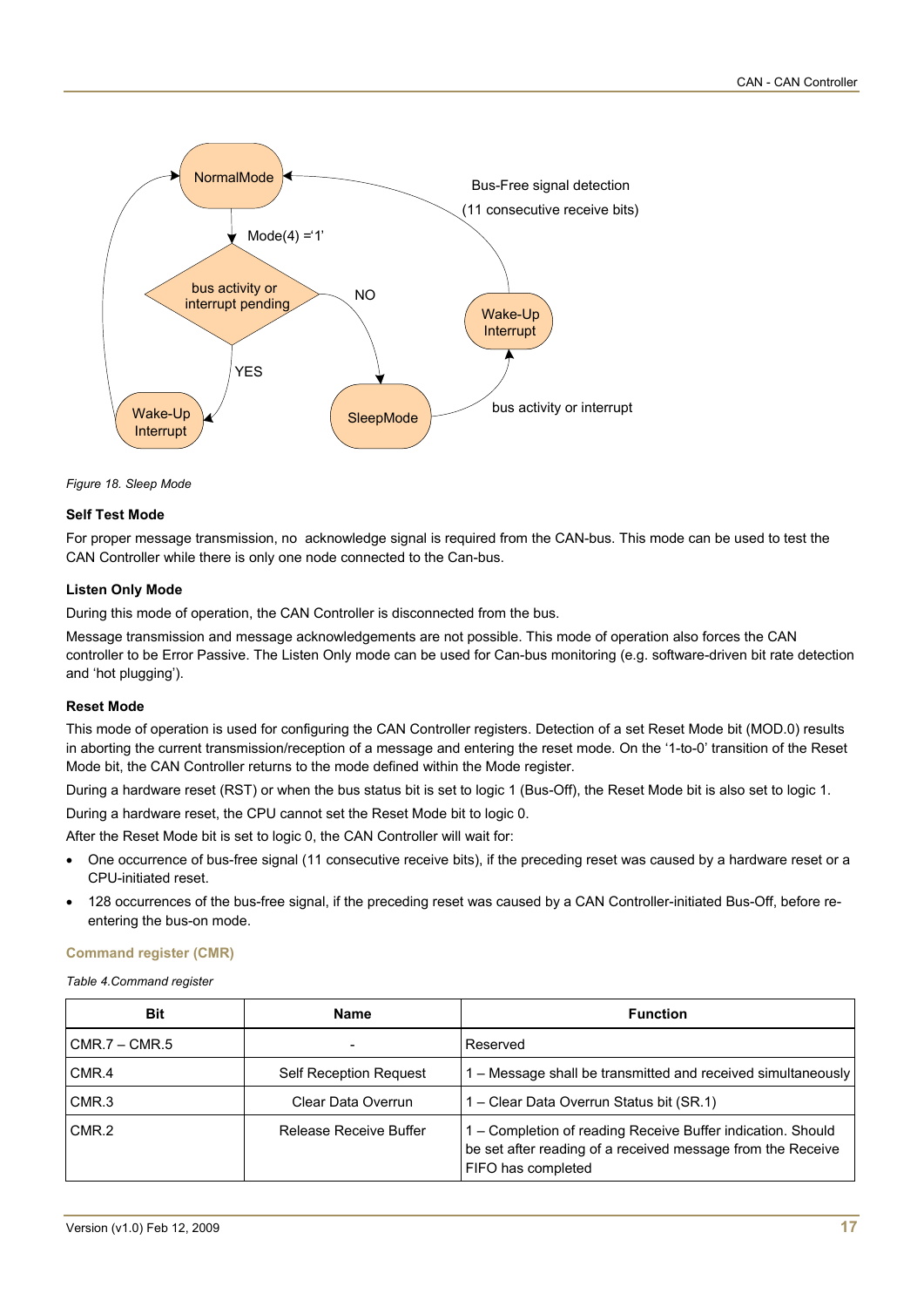| <b>Bit</b>                           | Name               | <b>Function</b>                                                                                                                            |
|--------------------------------------|--------------------|--------------------------------------------------------------------------------------------------------------------------------------------|
| CMR.1                                | Abort Transmission | 1 – Cancel pending transmission                                                                                                            |
| CMR.0<br><b>Transmission Request</b> |                    | 1 – Message placed in Transmit Buffer shall be transmitted.<br>Should be set after a message has been written into the<br>Transmit Buffer. |

#### **Notes:**

Address in CAN memory – 01h

This register is Write-only.

Register value returned when read – 0000000

Register value after a reset – 0000000.

Various combinations of bits can be set simultaneously in the Command register, initiating the following actions that have to be performed by the CAN Controller:

- Setting **CMR.0** and **CMR.1** simultaneously results in Single-Shot Transmission.
- Setting **CMR.4** and **CMR.1** simultaneously results in Single-Shot Transmission and simultaneous reception. No retransmission will be performed in the event of an error or arbitration lost.
- Setting **CMR.0** and **CMR.4** simultaneously will result in self reception transmission (same action as if setting **CMR.4** on its own).

The Transmission Request bit (CMR.0) is cleared automatically either at the moment the Transmit Status bit (SR.5) is set (normal transmission) – signifying successful transmission of a message is in progress - or when the whole message has been read from the Transmit Buffer register by the Transmitter Unit (Single Shot Transmission).

After reading the contents of the Receive Buffer, the CPU can release this memory space in the Receive FIFO (RXFIFO) by setting the Release Receive Buffer bit (CMR.2) to logic 1. This may result in another message becoming immediately available within the Receive Buffer.

The Abort Transmission bit (CMR.1) is used to suspend the previously requested transmission (for example, when you wish to transmit a more urgent message). A transmission already in progress is not stopped.

In order to see whether the previous message has been either transmitted successfully or aborted, the Transmission Complete status bit (SR.3) should be checked. This should be done after the Transmit Buffer Status bit (SR.2) has been set to logic 1 or a transmit interrupt has been generated.

It should be noted that a transmit interrupt is generated even if the message was aborted because the Transmit Buffer Status bit changes to 'released'.

#### **Status register (SR)**

*Table 5. Status register* 

| <b>Bit</b>       | <b>Name</b>                  | <b>Function</b>                                                                                                                                                            |
|------------------|------------------------------|----------------------------------------------------------------------------------------------------------------------------------------------------------------------------|
| SR.7             | <b>Bus Status</b>            | Bus-Off state indication.                                                                                                                                                  |
|                  |                              | 1 - Bus-Off state entered                                                                                                                                                  |
|                  |                              | Set when Transmit Error Counter exceeds the limit of 255.<br>Simultaneously, the Reset Mode bit (MOD.0) is set and an<br>Error Warning Interrupt is generated, if enabled. |
| SR.6             | <b>Error Status</b>          | 1 – at least one of the Error Counters has reached or<br>exceeded an Error Warning Limit                                                                                   |
| SR <sub>.5</sub> | <b>Transmit Status</b>       | CAN Transmitter operation.                                                                                                                                                 |
|                  |                              | 1 – CAN is transmitting a message.                                                                                                                                         |
| SR.4             | <b>Receive Status</b>        | CAN Receiver operation.                                                                                                                                                    |
|                  |                              | 1 – CAN is receiving a message.                                                                                                                                            |
| SR <sub>3</sub>  | <b>Transmission Complete</b> | - Last requested transmission has been successfully<br>completed.                                                                                                          |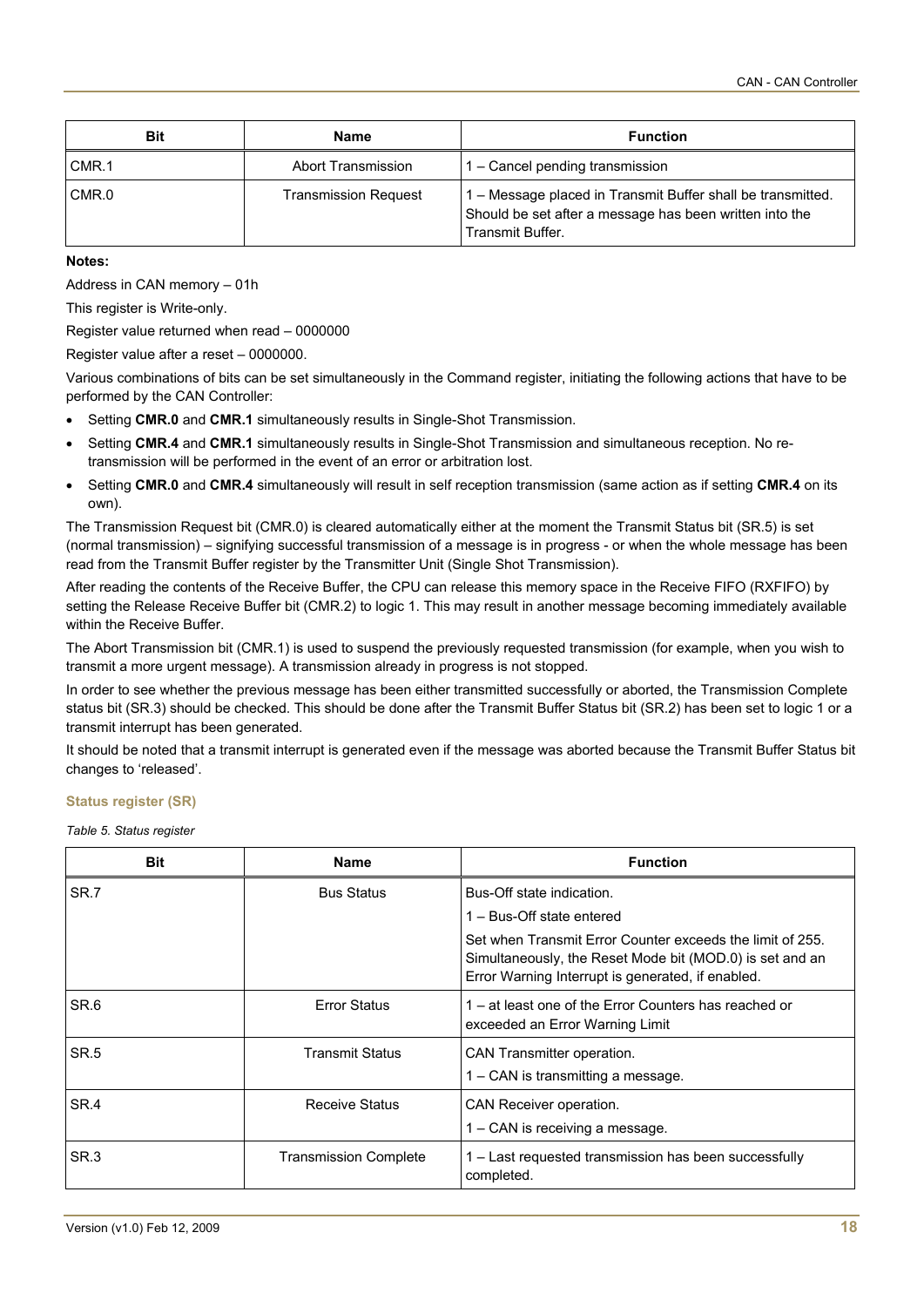| <b>Bit</b>      | <b>Name</b>                   | <b>Function</b>                                                                                                                                                             |  |
|-----------------|-------------------------------|-----------------------------------------------------------------------------------------------------------------------------------------------------------------------------|--|
|                 |                               | Reset automatically whenever Transmission Request bit<br>(CMR.0) or Self Reception Request bit (CMR.4) is set.                                                              |  |
| SR <sub>2</sub> | <b>Transmit Buffer Status</b> | 1 – CPU may write a new message into the Transmit Buffer.                                                                                                                   |  |
| SR.1            | Data Overrun Status           | Data overrun in Receive FIFO indication.<br>1 - Message has been lost. Set upon data overrun<br>occurrence. Cleared by receiving the Clear Data Overrun<br>command (CMR.3). |  |
| SR.0            | Receive Buffer Status         | 1 – There is at least one message available in the Receive<br>FIFO.                                                                                                         |  |

**Notes:** 

Address in CAN memory – 02h

This register is Read-only.

Register value after hardware reset – 00111100

Register value after software reset or in Bus-Off state – xx11x100.

If the CPU tries to write to the Transmit Buffer when the Transmit Buffer Status bit is '0', then the written data will not be accepted and will be lost without any indication.

When a successfully received message passes through the Acceptance Filter but there is not enough space to store the message, then the message is dropped and the data overrun condition is indicated.

In Bus-Off state, when bit SR.7 is set, the Controller enters Reset Mode, the Transmit Error Counter is set to 127 and the Receive Error Counter is cleared. The Controller stays in this mode until the CPU clears the Reset Mode bit (MOD.0). The Controller then waits for 128 occurrences of the bus-free signal counting down the Transmit Error Counter. Only after that Bus Status bit (SR.7) is cleared are the error counters cleared also and an Error Warning Interrupt is generated once again (if enabled).

Errors detected during reception or transmission will effect the error counters according to the CAN 2.0B protocol specification.



#### *Figure 19. Error states*

The CAN Controller can be in one of three error states:

• **Error Active** - the normal operating state. Messages can be received and transmitted. On detecting an error an active error flag is sent.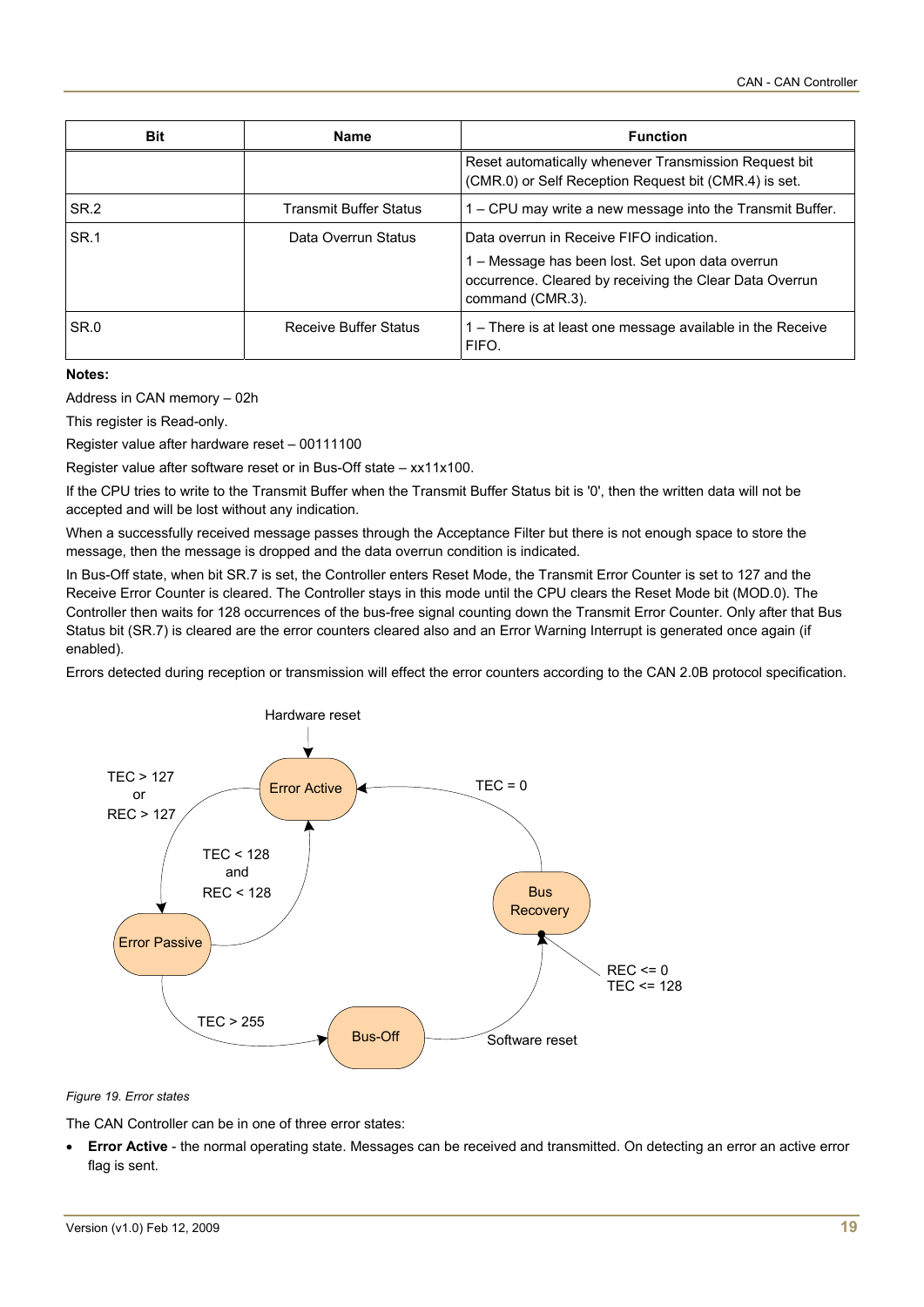- **Error Passive** a state entered when the Controller has frequent problems transmitting or receiving messages. Messages can be received and transmitted. On detecting an error while receiving, a passive error flag is sent.
- **Bus-Off** entered if the Controller has serious problems with transmitting messages. No messages can be received or transmitted until the CAN Controller is reset by the host processor.

The state of the Controller is controlled by two error counters - the Transmit Error Counter (TEC) and the Receive Error Counter (REC). The following rules apply:

- The CAN Controller is in the Error Active state if TEC <= 127 and REC <= 127
- The Error Passive state is entered if (TEC > 127 or REC > 127) and TEC <= 255
- The Bus-Off state is entered if TEC > 255.

Once the CAN Controller has entered Bus-Off state, it must be reset by the CPU in order to be able to continue operation. In addition, this is only allowed after the reception of 128 occurrences of 11 consecutive recessive bits.

The counters are updated as follows:

- 1. When a receiver detects an error, the REC will be incremented by 1, except when the detected error was a bit error during the sending of an active error flag or an overload flag.
- 2. If a receiver detects a bit error while sending an active error flag or an overload flag, the REC is incremented by 8.
- 3. When a receiver detects a dominant bit as the first bit after sending an error flag, the REC will be incremented by 8.
- 4. When a transmitter sends an error flag, the TEC is incremented by 8, with the following exceptions:
	- If the transmitter is in the Error Passive state and detects an ack error (due to not detecting a dominant ack) and does not detect a dominant bit while sending its passive error flag.
	- If the transmitter sends an error flag because a stuff error occurred during arbitration whereby the stuff bit is located before the RTR bit, should have been recessive and has been sent as recessive but monitored as dominant.
- 5. If a transmitter detects a bit error while sending an active error flag or an overload flag, the TEC is increased by 8.
- 6. Any node accepts up to 7 consecutive dominant bits after sending an active or passive error flag or an overload flag. After detecting the 14<sup>th</sup> consecutive dominant bit (in the case of an active error flag or an overload flag), or the 8th consecutive dominant bit following a passive error flag, and after each sequence of additional 8 consecutive dominant bits, every transmitter increases its TEC by 8 and every receiver increases its REC by 8.
- 7. After the successful transmission of a message (getting acknowledge and no error until end of frame is finished), the TEC is decreased by 1 unless it was already 0.
- 8. After the successful reception of a message (reception without error up to the AckSlot and the successful sending of the acknowledge bit), the REC is decreased by 1 unless it was already 0.

**Note**: If a node is the only one on the bus (or during startup the only one that has become active), and it transmits a message, it will get an acknowledgement error and will retransmit the message. This may lead to that node entering the Error Passive state, but not to it entering the Bus-Off state (due to exception 1 under point 4).

## **Interrupt register (IR)**

*Table 6. Interrupt register* 

| <b>Bit</b> | <b>Name</b>                    | <b>Function</b>                                                                                                                                                                  |
|------------|--------------------------------|----------------------------------------------------------------------------------------------------------------------------------------------------------------------------------|
| IR.7       | <b>Bus Error Interrupt</b>     | 1 – Error on the CAN-bus.                                                                                                                                                        |
|            |                                | Bit, stuff, crc, acknowledge or form error detected.                                                                                                                             |
| IR.6       | Arbitration Lost Interrupt     | 1 – CAN Controller lost arbitration and becomes a receiver.<br>Bit position where arbitration has been lost is located within<br>Arbitration Lost Capture register.              |
| IR.5       | <b>Error Passive Interrupt</b> | 1 – CAN Controller has reached the Error Passive state (at<br>least one Error Counter exceeds 127) or CAN Controller<br>changes error status from Error Passive to Error Active. |
| IR.4       | Wake-Up Interrupt              | 1 – whilst sleeping, the Controller has detected either CAN-<br>bus activity or an interrupt on the INTI input pin.                                                              |
| IR.3       | Data Overrun Interrupt         | 1 – Data Overrun Status bit (SR.1) is active.                                                                                                                                    |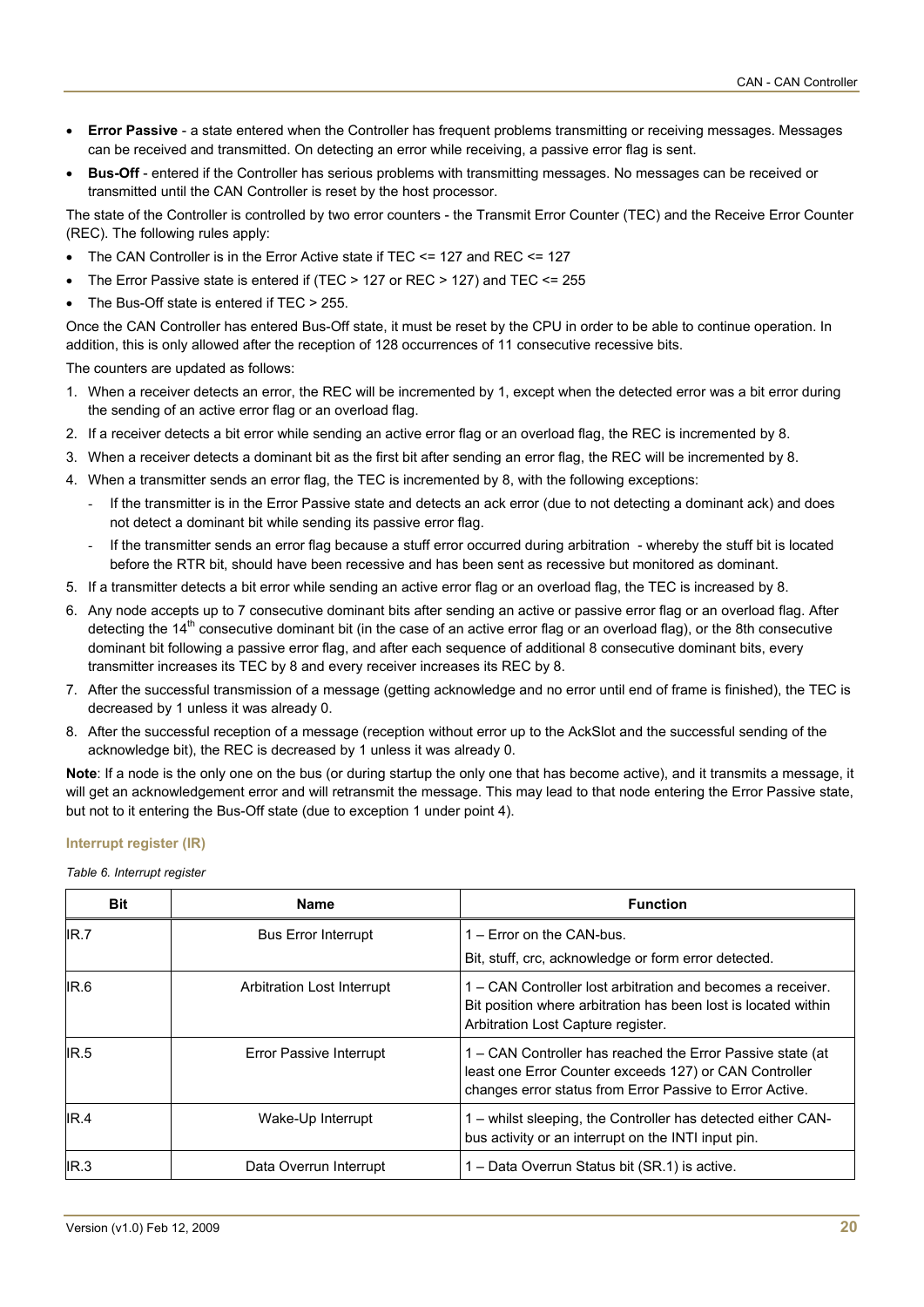| <b>Bit</b> | <b>Name</b>                    | <b>Function</b>                                                                      |
|------------|--------------------------------|--------------------------------------------------------------------------------------|
| IR.2       | <b>Error Warning Interrupt</b> | 1 - Change in either the Error Status (SR.6) or Bus Status<br>$(SR.7)$ bits.         |
| IR.1       | Transmit Interrupt             | 1 - The Transmit Buffer Status bit (SR.2) has changed from<br>'0' to '1' (released). |
| IR.0       | Receive Interrupt              | 1 – Receive FIFO not empty.                                                          |

#### **Notes:**

Address in CAN memory – 03h

This register is Read-only.

Register value after hardware reset – 00000000

Register value after software reset or in Bus-Off state – 00000x00

The Interrupt register allows the identification of an interrupt source.

Activity of each bit depends on the state of the corresponding bit in the Interrupt Enable register. When one or more bits of the Interrupt register are set, an output interrupt will be indicated to the CPU. After this register is read by the CPU all bits are cleared except for the Receive Interrupt bit.

Giving the command to 'Release Receive Buffer' (CMR.2) will clear the Receive Interrupt bit temporarily. If there is another message available within the Receive FIFO after the release command, the Receive Interrupt bit is set again. Otherwise it remains cleared.

In the case of a Bus Error Interrupt (when a bus error occurs), the corresponding bus error interrupt is forced, if enabled. At the same time, the current position of the Bit Stream is captured into the Error Code Capture register. The content within this register is fixed until the user's software has read out its content once. The capture mechanism is then activated again. The corresponding interrupt flag is cleared during the read access to the Interrupt register. A new bus error interrupt is not possible until the capture register is read out once.

#### **Interrupt Enable register (IER)**

|  |  | Table 7. Interrupt Enable register |  |  |
|--|--|------------------------------------|--|--|
|--|--|------------------------------------|--|--|

| <b>Bit</b> | <b>Name</b>                       | <b>Function</b>                                           |
|------------|-----------------------------------|-----------------------------------------------------------|
| IER.7      | <b>Bus Error Interrupt Enable</b> | Enable corresponding interrupt bit in Interrupt register. |
| IER.6      | Arbitration Lost Interrupt Enable |                                                           |
| IER.5      | Error Passive Interrupt Enable    |                                                           |
| IER.4      | Wake-Up Interrupt Enable          |                                                           |
| IER.3      | Data Overrun Interrupt Enable     |                                                           |
| IER.2      | Error Warning Interrupt Enable    |                                                           |
| IER.1      | <b>Transmit Interrupt Enable</b>  |                                                           |
| IER.0      | Receive Interrupt Enable          |                                                           |

#### **Notes:**

Address in CAN memory – 04h

Register value after hardware reset – 00000000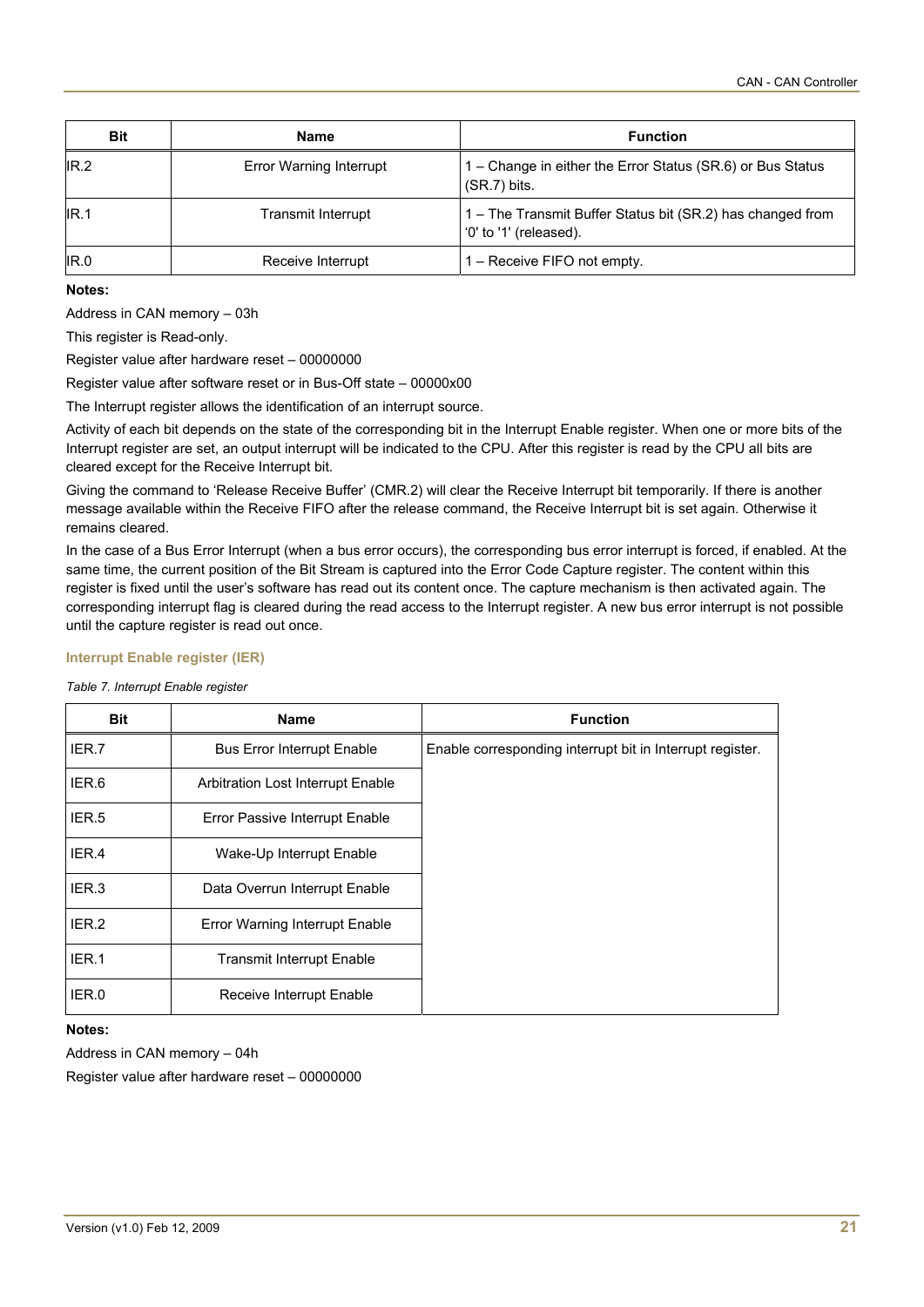#### **Bus Timing registers (BTR0, BTR1)**

Addresses in CAN memory – 06h (BTR0), 07h (BTR1),

These registers are Read-only

Register values after hardware reset:

- BTR0 : 00h
- BTR1 : 14h

The Nominal Bit Time, t<sub>bit</sub>, consists of the four non-overlapping segments SYNC\_SEG, PROP\_SEG, TSEG1 and TSEG2 with the corresponding time durations tsync seg, tPROP\_SEG tTSEG1 and tseg2. In the CAN-Controller, the segments PROP\_SEG and TSEG1 are treated as one segment - TSEG1. This facilitates the programming of bit timing parameters. The only impact of this is that PROP\_SEG must be considered while calculating parameters , before the Bit Timing Parameters are programmed.

Mathematically, the time duration of the Nominal Bit Time,  $t_{\text{bit}}$ , is simply the sum of the individual segments' durations.

$$
t_{bit} = t_{SYNC\_SEG} + t_{PROP\_SEG} + t_{SEG1} + t_{SEG2}
$$



*Figure 20. Bus Timing* 

| <b>BTR0.7</b> | <b>BTR0.6</b> | <b>BTR0.5</b> | <b>BTR0.4</b> | <b>BTR0.3</b> | <b>BTR0.2</b> | <b>BTR0.1</b> | <b>BTR0.0</b> |
|---------------|---------------|---------------|---------------|---------------|---------------|---------------|---------------|
| SJW.1         | SJW.0         | BRP.5         | BRP.4         | BRP.3         | BRP.2         | BRP.1         | BRP.0         |

**tq** – time period of the quantum clock

**BRP** – Bit Rate Prescaler. The system clock (CLK) is divided by BRP to determine the quantum clock

$$
t_q = (BRP + 1) * 2t_{CLK}
$$
  
BRP = 32 BRP .5 + 16 BRP .4 + 8 BRP .3 + 4 BRP .2 + 2 BRP .1 + BRP .0

**SJW** – Synchronization Jump Width

SJW defines the maximum number of time quanta a bit period may be shortened or lengthened by one re-synchronization, to compensate for phase shifts between clock oscillators of different bus controllers and propagation delays between CAN-bus nodes.

$$
t_{SIW} = (SJW + 1) * t_q
$$
  

$$
SJW = 2SJW .1 + SJW .0
$$

|     |  |  | BTR1.7   BTR1.6   BTR1.5   BTR1.4   BTR1.3   BTR1.2   BTR1.1   BTR1.0 |  |
|-----|--|--|-----------------------------------------------------------------------|--|
| SAM |  |  | TSEG2.2   TSEG2.1   TSEG2.0   TSEG1.3   TSEG1.2   TSEG1.1   TSEG1.0   |  |

TSEG1 and TSEG2 determine the number of time quanta per bit period and the location of the sample point, where: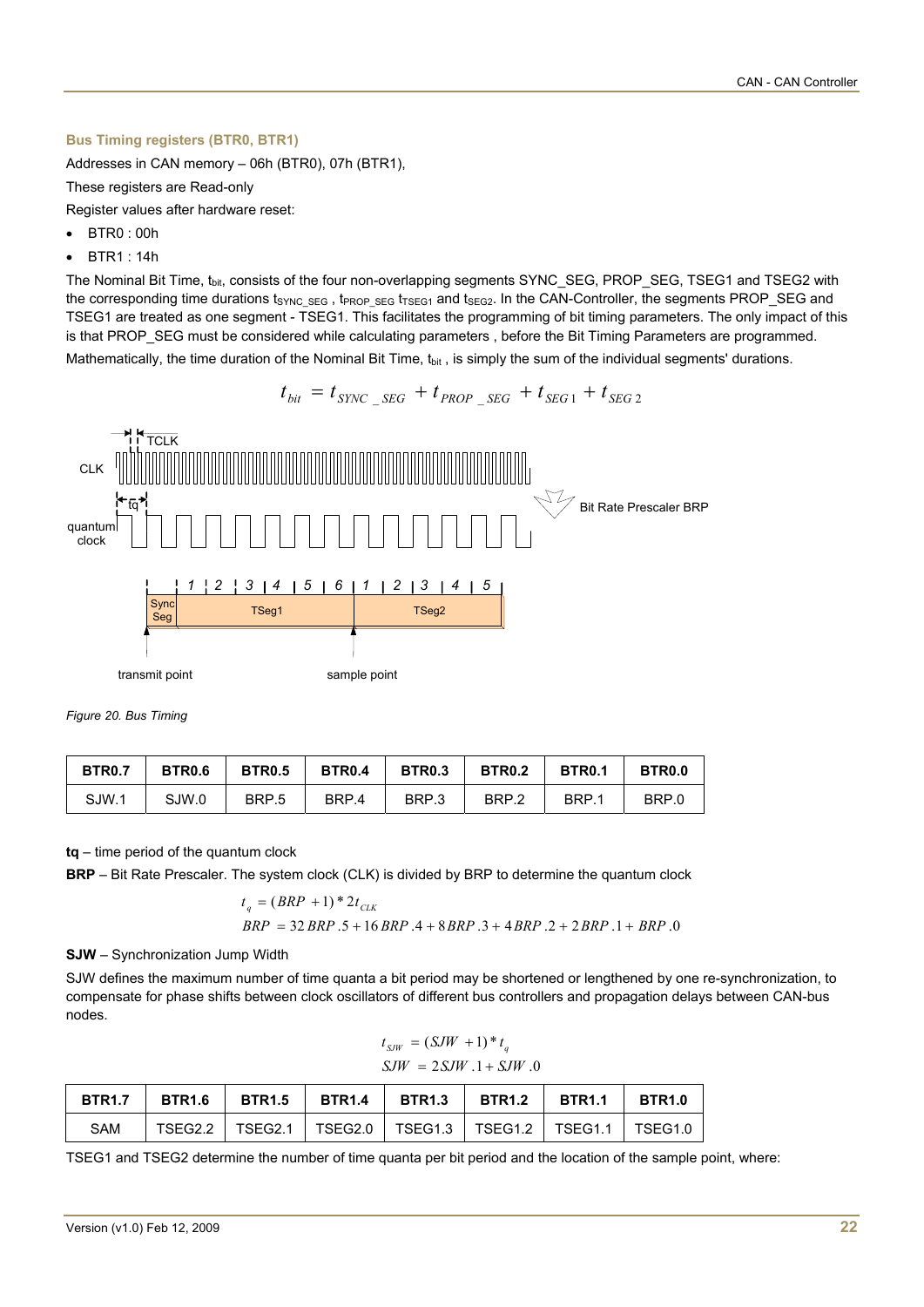$$
t_{TSeg1} = (TSeg1+1)*t_q
$$
  
\n
$$
t_{TSeg2} = (TSeg2+1)*t_q
$$
  
\n
$$
TSeg1 = 8TSeg1.3 + 4TSeg1.2 + 2TSeg1.1 + TSeg1.0
$$
  
\n
$$
TSeg2 = 4TSeg2.2 + 2TSeg2.1 + TSeg2.0
$$

#### **SAM** – Sampling Mode

- 0 Single sampling
- $\bullet$  1 Triple sampling

The CAN in Automation (CiA) International Users and Manufacturers Group has recommended some baud rates to be used in general purpose CAN networks as well as the maximum bus length for a given baud rate. In addition, the bit-timing is recommended, so that nodes from different manufacturers can be connected to one CAN network without calculating the bittiming parameters.

| <b>Bit Rate</b><br>(Bus Length) | Nom. Bit<br>Time [us] | <b>Time</b><br>Quanta per<br><b>Bit</b><br>tq/bit | Length of<br><b>Time</b><br>Quantum<br>[us] | <b>Location of</b><br><b>Sample Point</b><br>[tq] | Tseg1<br>[tq] | Tseg2<br>[tq]  | BTR <sub>0</sub><br>at clk<br>$= 16 MHz$ | BTR <sub>1</sub><br>at clk<br>$= 16 MHz$ |
|---------------------------------|-----------------------|---------------------------------------------------|---------------------------------------------|---------------------------------------------------|---------------|----------------|------------------------------------------|------------------------------------------|
| 1Mb/s (25m)                     | 1                     | 8                                                 | 0.125                                       | $6\phantom{1}$                                    | 5             | $\overline{2}$ | 00h                                      | 14h                                      |
| 0.8Mb/s(50m)                    | 1.25                  | 10                                                | 0.125                                       | 8                                                 | 7             | $\overline{2}$ | 00h                                      | 16h                                      |
| 0.5Mb/s<br>(100m)               | $\overline{2}$        | 16                                                | 0.125                                       | 14                                                | 13            | $\overline{2}$ | 00h                                      | 1Ch                                      |
| 250kb/s<br>(250m)               | 4                     | 16                                                | 0.25                                        | 14                                                | 13            | $\overline{2}$ | 01h                                      | 1Ch                                      |
| 125kb/s<br>(500m)               | 8                     | 16                                                | 0.5                                         | 14                                                | 13            | $\overline{2}$ | 03h                                      | 1Ch                                      |
| 50kb/s<br>(1km)                 | 20                    | 16                                                | 1.25                                        | 14                                                | 13            | $\overline{2}$ | 09h                                      | 1Ch                                      |
| 20kb/s<br>(2.5km)               | 50                    | 16                                                | 3.125                                       | 14                                                | 13            | $\overline{2}$ | 18h                                      | 1Ch                                      |
| 10kb/s<br>(5km)                 | 100                   | 16                                                | 6.25                                        | 14                                                | 13            | $\overline{2}$ | 31h                                      | 1Ch                                      |

*Table 8.Bus timing* 

## **Output Control register (OCR)**

Address in CAN memory – 08h

This register is Read-only

Register value after hardware reset – 00000010

The Output Control register allows the set-up of different output driver configurations under software control.

| OCR.7   | OCR.6   | OCR <sub>.5</sub> | OCR.4   | OCR <sub>3</sub> | OCR <sub>.2</sub> | OCR.1   | OCR.0   |
|---------|---------|-------------------|---------|------------------|-------------------|---------|---------|
| Octrl.5 | Octrl.4 | Octrl.3           | Octrl.2 | Octrl.1          | Octrl.0           | OMODE.1 | OMODE.0 |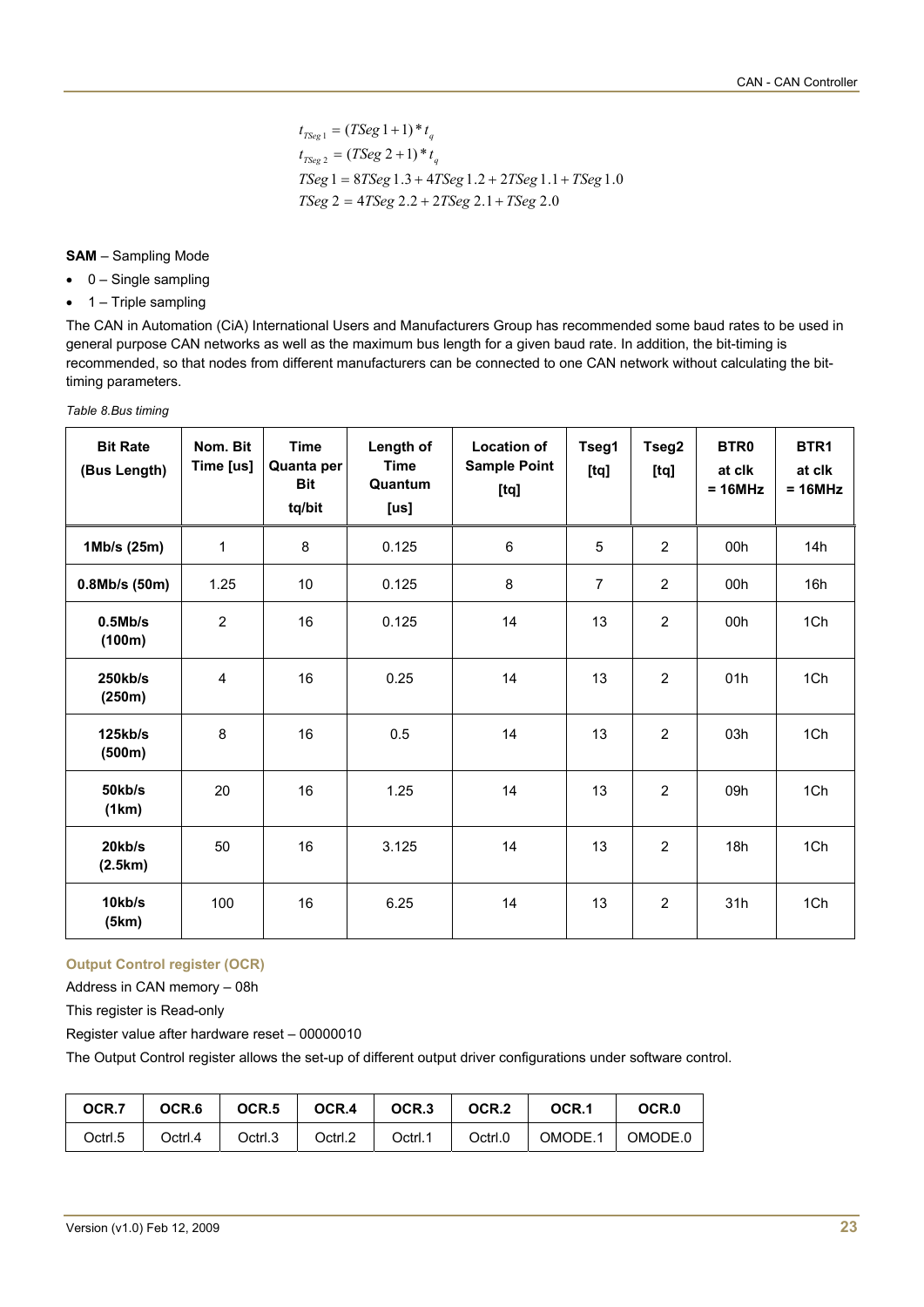## **OMODE** – Output Mode

- 00 bi-phase output mode
- 01 test output mode
- 10 normal output mode
- 11 clock output mode.

#### **Normal Output Mode**

Transmitted bit sequence (TXD) is sent via TX0 and TX1.

#### **Test Output Mode**

The level connected to RXD is reflected at TX0 and TX1 with the next positive edge of the system clock (CLK).



*Figure 21. Test output mode* 

#### **Clock Output Mode**

For the TX0 pin, this is the same as in normal output mode. However, the data stream to TX1 is replaced by the transmit clock, whose rising edge marks the beginning of a bit period. The clock pulse width is tq.



*Figure 22. Clock output mode* 

#### **Bi-phase Output Mode**

In contrast to the normal output mode, the bit representation in the bi-phase output mode is time variant and toggled. During recessive bits, all outputs are deactivated (floating) (this is done by setting the **TXEN** output signal).

Dominant bits are sent by toggling the levels on TX0 and TX1.

This mode may be useful if the bus controllers are galvanically decoupled from the bus line by a transformer and the bit stream is not allowed to contain a DC component.



*Figure 23. Bi-phase output mode* 

**OCtrl.5 – OCtrl.0** – six bits reflecting the output port OUTCTRL

This port can be used for additional configuration and control of the analog output circuits or the transceiver.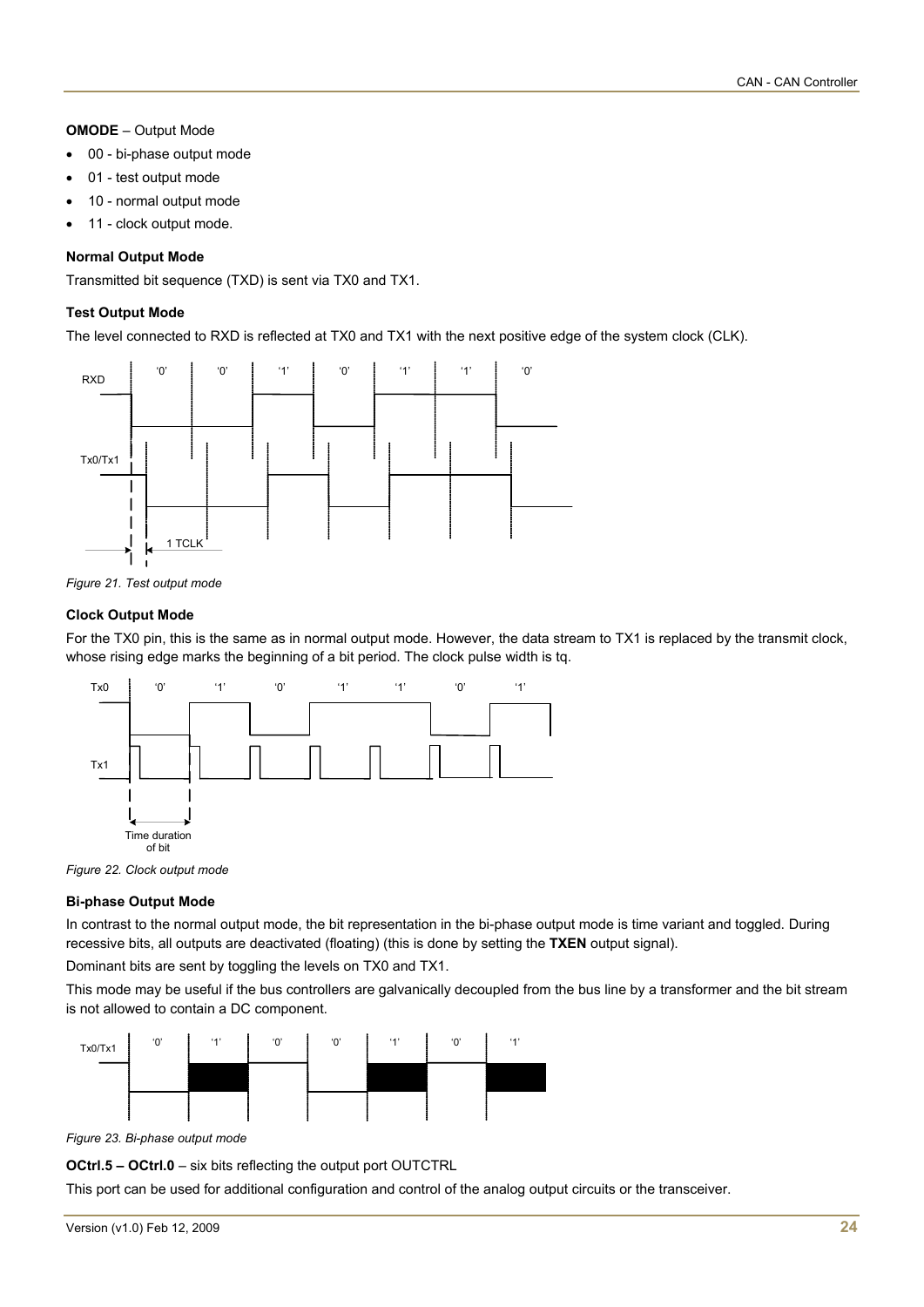## **Arbitration Lost Capture register (ALC)**

Address in CAN memory – 0Bh

This register is Read-only

Register value after hardware reset – 00000000

|                          |                          |                          |     |  |  | ALC.7   ALC.6   ALC.5   ALC.4   ALC.3   ALC.2   ALC.1 | ALC.0 |
|--------------------------|--------------------------|--------------------------|-----|--|--|-------------------------------------------------------|-------|
| $\overline{\phantom{a}}$ | $\overline{\phantom{0}}$ | $\overline{\phantom{a}}$ | ALC |  |  |                                                       |       |

**ALC.7 - ALC.5** – always in low logic state

**ALC.4 - ALC.0** – 5-bit value that determines the bit-position at which arbitration lost occurred.

On arbitration lost, the corresponding arbitration lost interrupt is forced, if enabled. At the same time, the current bit position of the Bit Stream is captured into the Arbitration Lost Capture register.

The content within this register is fixed until the user's software has read out its contents once.

The capture mechanism is then activated again. The corresponding interrupt flag is cleared during the read access to the Interrupt register.

A new arbitration lost interrupt is not possible until the Arbitration Lost Capture register has been read once.

*Table 9. Interpretation of arbitration lost bit number* 

| <b>Arbitration Lost Capture</b><br>register (bits ALC.4 - ALC.0) | <b>Standard Frame Format</b> | <b>Extended Frame Format</b> |
|------------------------------------------------------------------|------------------------------|------------------------------|
| 00000                                                            | ID.28                        | <b>ID.28</b>                 |
| 00001                                                            | <b>ID.27</b>                 | <b>ID.27</b>                 |
| 00010                                                            | ID.26                        | ID.26                        |
| 00011                                                            | ID.25                        | ID.25                        |
| 00100                                                            | ID.24                        | ID.24                        |
| 00101                                                            | ID.23                        | ID.23                        |
| 00110                                                            | ID.22                        | <b>ID.22</b>                 |
| 00111                                                            | ID.21                        | ID.21                        |
| 01000                                                            | ID.20                        | ID.20                        |
| 01001                                                            | ID.19                        | ID.19                        |
| 01010                                                            | ID.18                        | ID.18                        |
| 01011                                                            | <b>RTR</b>                   | <b>SRTR</b>                  |
| 01100                                                            | IDE                          | IDE                          |
| 01101                                                            | $\overline{a}$               | <b>ID.17</b>                 |
| 01110                                                            |                              | ID.16                        |
| 01111                                                            | $\overline{a}$               | ID.15                        |
| 10000                                                            |                              | ID.14                        |
| 10001                                                            |                              | ID.13                        |
| 10010                                                            | ۰                            | ID.12                        |
| 10011                                                            |                              | ID.11                        |
| 10100                                                            |                              | ID.10                        |
| 10101                                                            |                              | ID.9                         |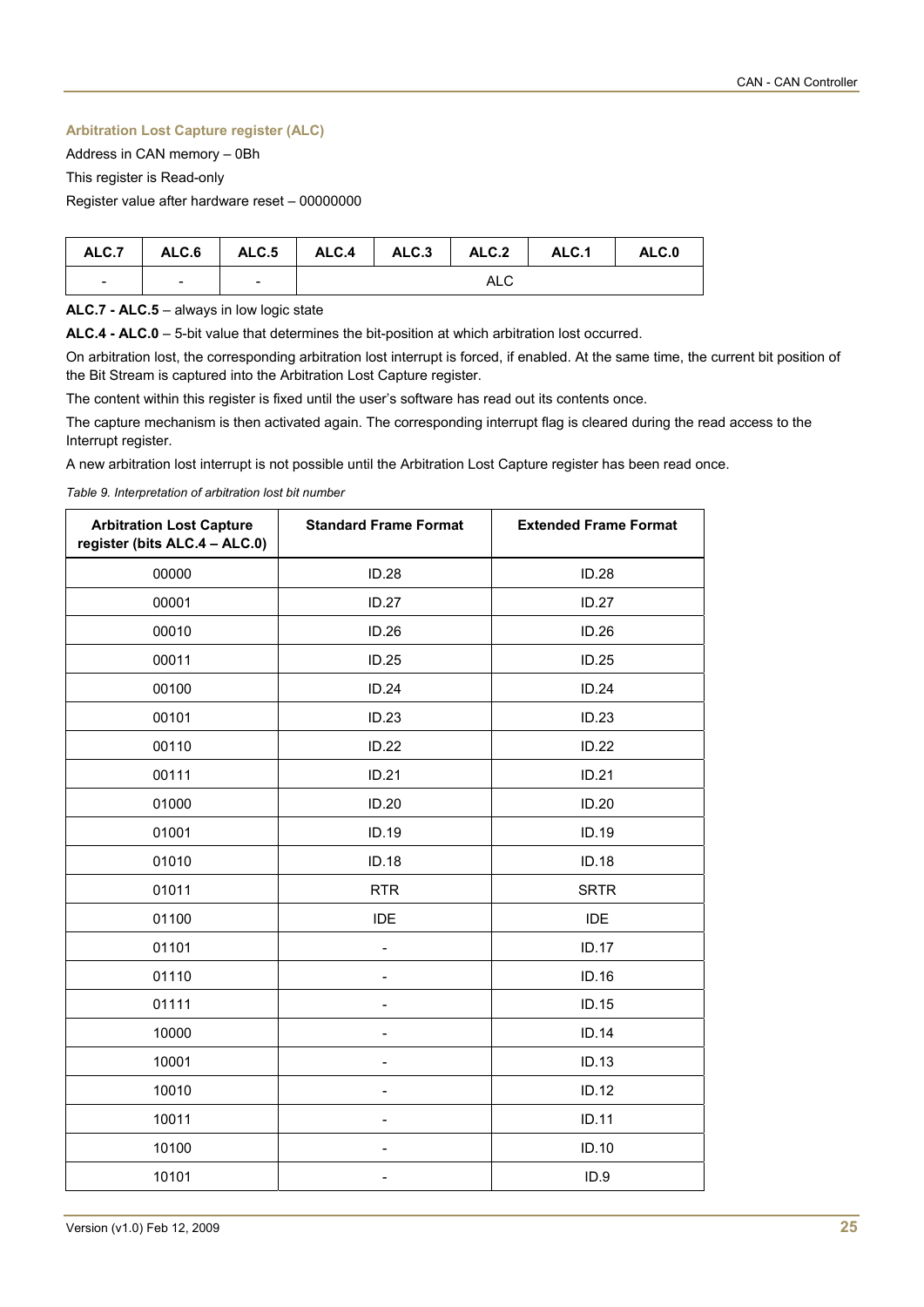| <b>Arbitration Lost Capture</b><br>register (bits ALC.4 - ALC.0) | <b>Standard Frame Format</b> | <b>Extended Frame Format</b> |
|------------------------------------------------------------------|------------------------------|------------------------------|
| 10110                                                            | ۰                            | ID.8                         |
| 10111                                                            |                              | ID.7                         |
| 11000                                                            |                              | ID.6                         |
| 11001                                                            | -                            | ID.5                         |
| 11010                                                            | -                            | ID.4                         |
| 11011                                                            | -                            | ID.3                         |
| 11100                                                            | -                            | ID.2                         |
| 11101                                                            |                              | ID.1                         |
| 11110                                                            |                              | ID.0                         |
| 11111                                                            |                              | <b>RTR</b>                   |

## **Error Code Capture register (ECC)**

Address in CAN memory – 0Ch

This register is Read-only

Register value after hardware reset – 00000000

| ECC.7   | ECC.6   | ECC.5 | ECC.4 | ECC.3 | ECC.2 | ECC.1 | ECC.0 |
|---------|---------|-------|-------|-------|-------|-------|-------|
| ECode.1 | ECode.0 | Dir   |       |       | ECC   |       |       |

## **ECC.7 - ECC.6** – Error Code

- $\bullet$  00 bit error
- 01 form error
- $\bullet$  10 stuff error
- 11 crc error or acknowledge error

**ECC.5** – Direction when error occurred

- $\bullet$  0 during reception
- 1 during transmission

**ECC.4 - ECC.0** – 5-bit value that determines the position where the error occurred.

*Table 10. Interpretation of error code.* 

| <b>Function</b> |
|-----------------|
| Idle state      |
| <b>SOF</b>      |
| $ID.28$ $ID.22$ |
| ID.21ID.18      |
| <b>SRR</b>      |
| <b>IDE</b>      |
| ID.17  ID.12    |
| ID.11  ID.06    |
|                 |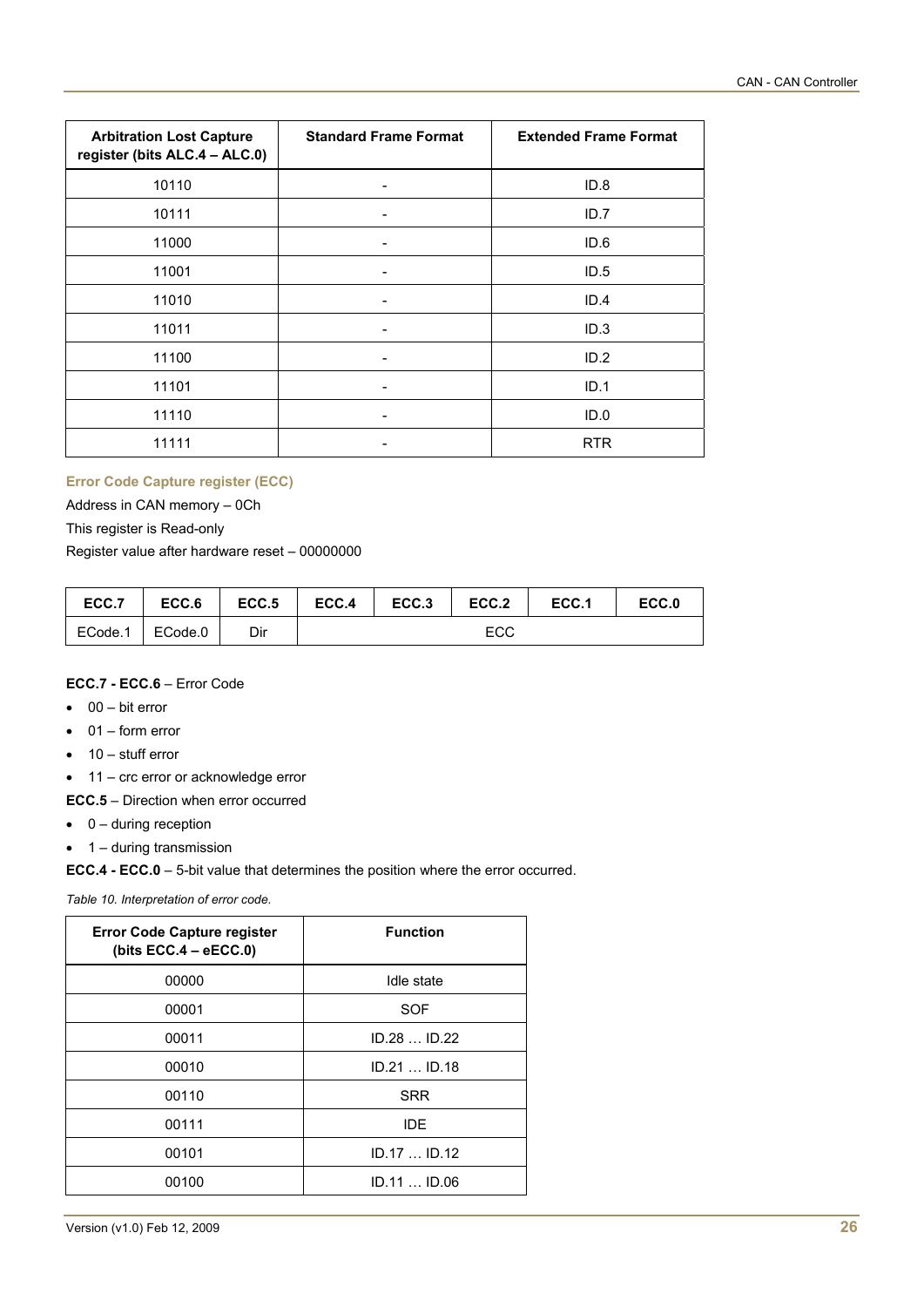| <b>Error Code Capture register</b><br>(bits ECC.4 - eECC.0) | <b>Function</b>                  |
|-------------------------------------------------------------|----------------------------------|
| 01100                                                       | ID.05  ID.00                     |
| 01110                                                       | <b>RTR</b>                       |
| 01111                                                       | RB.1                             |
| 01101                                                       | RB.0                             |
| 01001                                                       | <b>DLC</b>                       |
| 01000                                                       | CRC sequence                     |
| 01010                                                       | <b>CRC</b> delimiter             |
| 01011                                                       | <b>ACK slot</b>                  |
| 10011                                                       | <b>ACK delimiter</b>             |
| 10010                                                       | <b>EOF</b>                       |
| 10000                                                       | Intermission                     |
| 10101                                                       | <b>Active Error Flag</b>         |
| 10111                                                       | Passive Error Flag               |
| 10001                                                       | Overload Flag                    |
| 10110                                                       | Tolerate dominant bits           |
| 10100                                                       | <b>Error Delimiter</b>           |
| 11000                                                       | Data Field, 8 <sup>th</sup> byte |
| 11001                                                       | Data Field, 1 <sup>st</sup> byte |
| 11010                                                       | Data Field, 2 <sup>nd</sup> byte |
| 11011                                                       | Data Field, 3rd byte             |
| 11100                                                       | Data Field, 4 <sup>th</sup> byte |
| 11101                                                       | Data Field, 5 <sup>th</sup> byte |
| 11110                                                       | Data Field, 6 <sup>th</sup> byte |
| 11111                                                       | Data Field, 7 <sup>th</sup> byte |

The Tolerate dominant bits position results from the superposition of error flags. If a bus error occurs, the corresponding bus error interrupt is forced, if enabled. At the same time, the current position of the Bit Stream is captured into the Error Code Capture register.

The content within this register is fixed until the user's software has read out its content once. The capture mechanism is then activated again. The corresponding interrupt flag is cleared during the read access to the Interrupt register. A new bus error interrupt is not possible until the Error Code Capture register has been read once.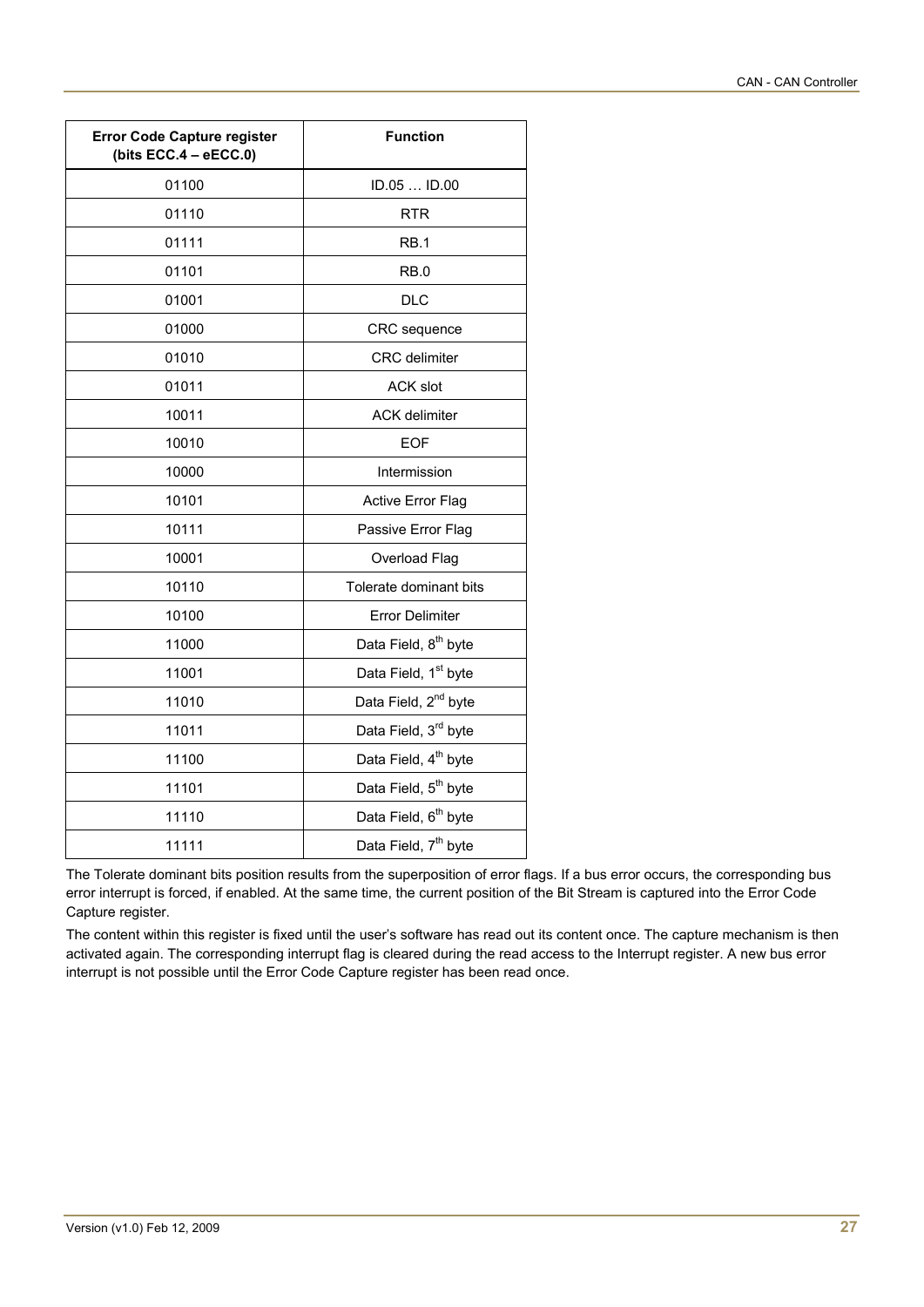## **Error Warning Limit register (EWL)**

Address in CAN memory – 0Dh

This register is Read-only

Register value after hardware reset – 01100000

| EWL.،      | EWL.6 | EWL.5 | EWL.4 | EWL.3 | EWL.2 | EWL. . | EWL.0 |  |
|------------|-------|-------|-------|-------|-------|--------|-------|--|
| <b>EWL</b> |       |       |       |       |       |        |       |  |

**EWL.7 - EWL.0** – 8-bit value that determines the Error Warning Limit.

When one of the Error Counters reaches the Error Warning Limit and the Error Warning Interrupt Enable bit (IER.2) is set, an Error Warning Interrupt (IR.2) will be generated.

The content of the Error Warning Limit register can only be changed in Reset mode.

A change in the error state and the corresponding Error Warning Interrupt that is generated, will not occur until Reset mode has been cancelled.

## **Receive Error Counter register (REC)**

Address in CAN memory – 0Eh

This register is Read-only

Register value after hardware reset or after entering Bus-Off state – 00000000

| REC.7 | REC.6 | REC.5 | REC.4 | REC.3 | REC.2 | REC.1 | REC.0 |
|-------|-------|-------|-------|-------|-------|-------|-------|
|       |       |       |       | REC   |       |       |       |

**REC.7 - REC.0** – 8-bit value that determines the output of the Receive Error Counter

The maximum value of the counter is 7Fh.

The content of the Receive Error Counter can only be changed in Reset mode.

A change in the error state and the corresponding Error Warning Interrupt or Error Passive Interrupt forced by the new register content, will not occur until Reset mode has been cancelled.

## **Transmit Error Counter register (TEC)**

Address in CAN memory – 0Fh

This register is Read-only

Register value after hardware reset – 00000000

Register value after entering Bus-Off state – 01111111

| TEC.7 | TEC.6 | TEC.5 | TEC.4 | $TEC.3$ TEC.2 | TEC.1 | TEC.0 |
|-------|-------|-------|-------|---------------|-------|-------|
|       |       |       |       | TEC           |       |       |

**TEC.7 - TEC.0** – 8-bit value that determines the output of the Transmit Error Counter.

If a Bus-Off event occurs, the Transmit Error Counter is initialized to 127 to count the minimum protocol-defined time (128 occurrences of the bus-free signal). Reading the counter during this time gives information about the status of the Bus-Off recovery.

The content of the Transmit Error Counter can only be changed in Reset mode.

A change in the error state and the corresponding Error Warning Interrupt or Error Passive Interrupt forced by the new register content, will not occur until Reset mode has been cancelled.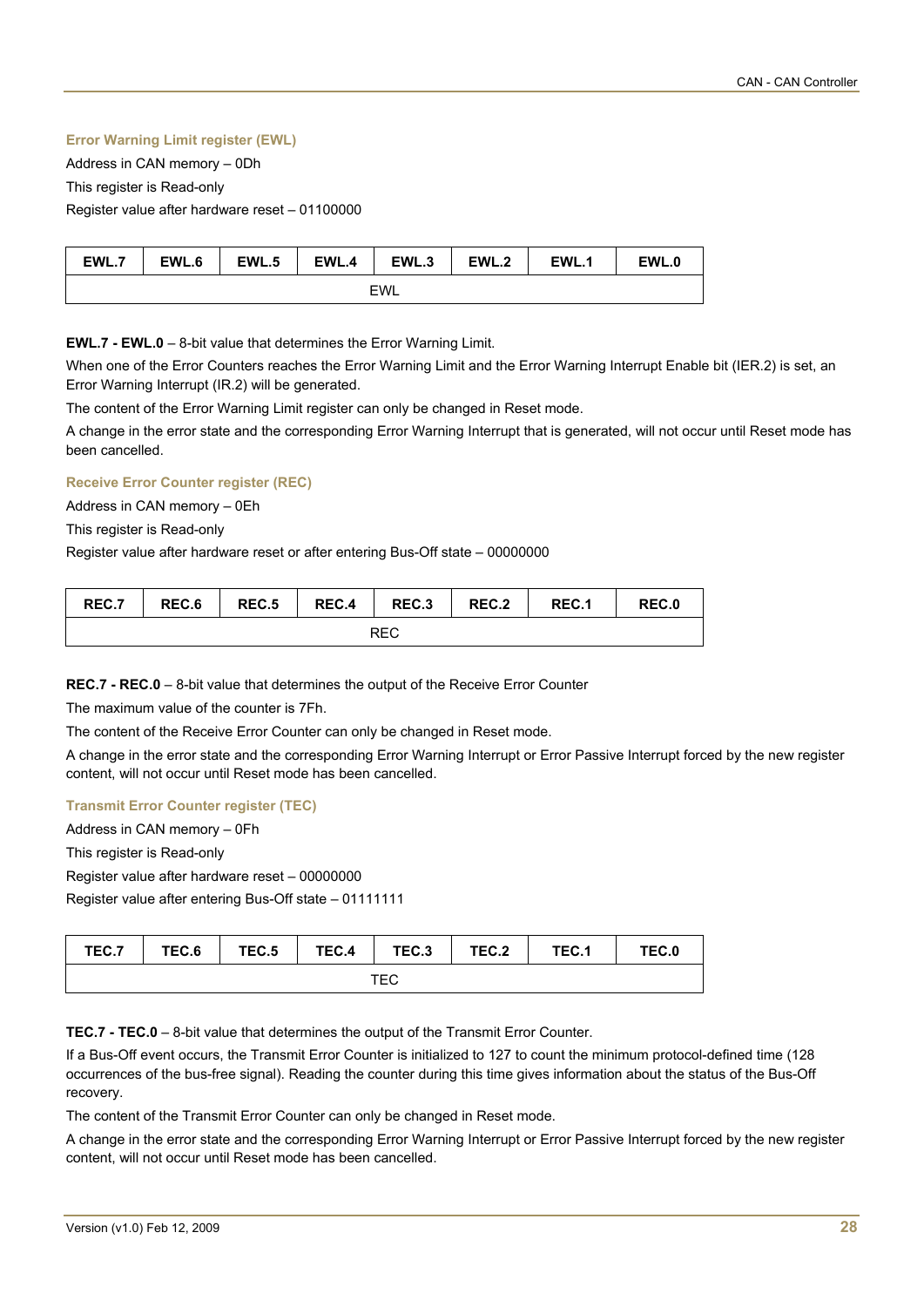## **Transmit Buffer register (TB0 – TB12)**

The Transmit Buffer register allows the user to define a message for transmission. The register is thirteen bytes in length and is accessible at two address spaces:

- Addresses **10h 1Ch** accessible during write access in Operating (Normal) mode
- Addresses **60h 6Ch** directly readable/writeable memory placed in CAN address space.

In normal, operating mode, this register is Read-only. In Reset mode, both read and write access is possible.

[Table 11](#page-28-0) shows the content for each of the thirteen bytes in the CAN address space (in this case 10h – 1Ch). One byte (at address 10h) is used to distinguish between Standard Frame Format and Extended Frame Format configurations. In the table, address content has been further divided into two columns – the left hand column representing Standard Frame Format and the right hand column representing Extended Frame Format.

<span id="page-28-0"></span>*Table 11. Receive/Transmit Buffer register layout* 

| <b>CAN Address</b> |                                  | <b>Content</b>                   |
|--------------------|----------------------------------|----------------------------------|
| 10 <sub>h</sub>    |                                  | <b>FRAME INFORMATION</b>         |
| 11h                | Identifier, 1 <sup>st</sup> byte | Identifier, 1 <sup>st</sup> byte |
| 12h                | Identifier, 2 <sup>nd</sup> byte | Identifier, 2 <sup>nd</sup> byte |
| 13h                | 1 <sup>st</sup> Data byte        | Identifier 3 <sup>rd</sup> byte  |
| 14h                | 2 <sup>nd</sup> Data byte        | Identifier 4 <sup>th</sup> byte  |
| 15 <sub>h</sub>    | 3rd Data byte                    | 1 <sup>st</sup> Data byte        |
| 16h                | 4 <sup>th</sup> Data byte        | $2^{nd}$ Data byte               |
| 17h                | 5 <sup>th</sup> Data byte        | 3rd Data byte                    |
| 18h                | 6 <sup>th</sup> Data byte        | 4 <sup>th</sup> Data byte        |
| 19h                | 7 <sup>th</sup> Data byte        | 5 <sup>th</sup> Data byte        |
| 1Ah                | 8 <sup>th</sup> Data byte        | 6 <sup>th</sup> Data byte        |
| 1Bh                | not used                         | 7 <sup>th</sup> Data byte        |
| 1Ch                | not used                         | 8 <sup>th</sup> Data byte        |

#### **Frame Information**

| BIT 7 | BIT <sub>6</sub> | BIT <sub>5</sub> | BIT <sub>4</sub> | BIT <sub>3</sub> | BIT <sub>2</sub> | BIT <sub>1</sub> | BIT <sub>0</sub> |
|-------|------------------|------------------|------------------|------------------|------------------|------------------|------------------|
| IDE   | <b>RTR</b>       | <b>RB.1/'0'</b>  | RB.0             | DLC.3            | DLC.2            | DLC.1            | DLC.0            |

**IDE** – Identifier Extension bit **-** defines message format.

- 0 Standard Frame Format
- 1 Extended Frame Format.

**RTR** – Remote Transmission Request bit

## **BIT 5**:

- for Standard Frame Format '0'
- for Extended Frame Format RB.1
- **DLC** Data Length Code

The number of bytes in the data field of the message, calculated as:

$$
DataLength\ Code = 8DLC.3 + 4DLC.2 + 2DLC.1 + DLC.0
$$

The data length code is not considered when the RTR bit is set (logic 1)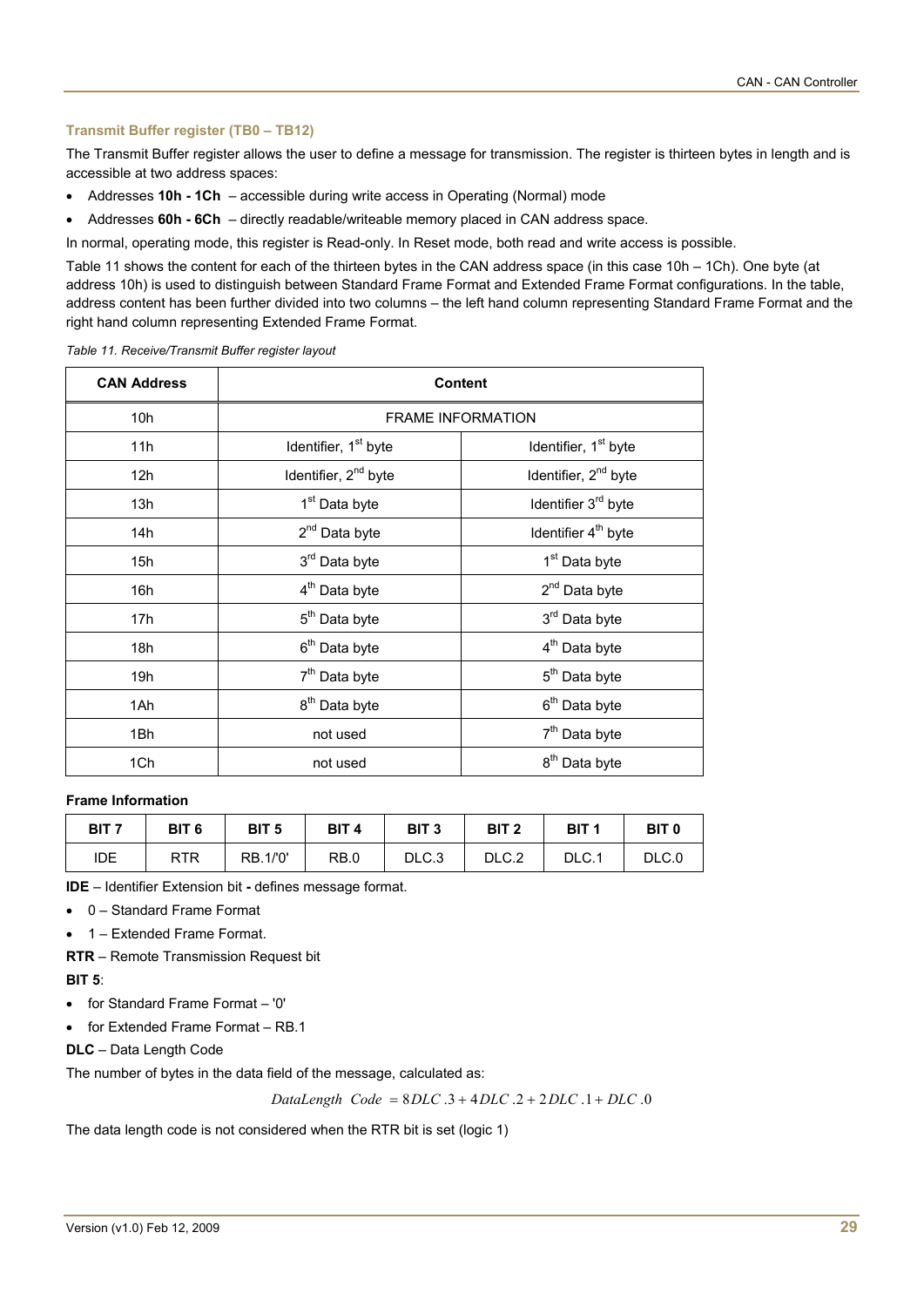For reasons of compatibility, the DLC code should be less than or equal to 8. It should be defined in software. Selection of a value greater than 8 will result in frame errors (the CAN Controller will try to send more than 8 data bytes, which is not compatible with the CAN2.0 specification).

## **Identifier, 1st byte**

| BIT <sub>7</sub> | BIT <sub>6</sub> | BIT <sub>5</sub> | BIT <sub>4</sub> | BIT <sub>3</sub> | BIT <sub>2</sub> | BIT <sub>1</sub> | BIT <sub>0</sub> |
|------------------|------------------|------------------|------------------|------------------|------------------|------------------|------------------|
| ID.28            | ID.27            | ID.26            | ID.25            | <b>ID.24</b>     | ID.23            | ID.22            | ID.21            |

## **Identifier 2nd byte for Standard Frame Format**

| BIT <sub>7</sub> | BIT <sub>6</sub> | BIT <sub>5</sub> | BIT <sub>4</sub> | BIT <sub>3</sub>         | BIT <sub>2</sub>         | BIT <sub>1</sub>         | BIT <sub>0</sub>         |
|------------------|------------------|------------------|------------------|--------------------------|--------------------------|--------------------------|--------------------------|
| ID.20            | ID.19            | <b>ID.18</b>     | <b>RTR</b>       | $\overline{\phantom{a}}$ | $\overline{\phantom{0}}$ | $\overline{\phantom{a}}$ | $\overline{\phantom{0}}$ |

## **Identifier, 2<sup>nd</sup> byte for Extended Frame Format**

| BIT <sub>7</sub> | BIT <sub>6</sub> | BIT <sub>5</sub> | BIT <sub>4</sub> | BIT <sub>3</sub> | BIT <sub>2</sub> | BIT <sub>1</sub> | BIT <sub>0</sub> |
|------------------|------------------|------------------|------------------|------------------|------------------|------------------|------------------|
| ID.20            | ID.19            | ID.18            | ID.17            | ID.16            | ID.15            | ID.14            | ID.13            |

## **Identifier, 3rd byte**

| BIT <sub>7</sub> | BIT <sub>6</sub> | BIT <sub>5</sub> | BIT <sub>4</sub> | BIT <sub>3</sub> | BIT <sub>2</sub> | BIT <sub>1</sub> | <b>BIT 0</b> |
|------------------|------------------|------------------|------------------|------------------|------------------|------------------|--------------|
| ID.12            | ID.11            | ID.10            | ID.9             | ID.8             | ID.7             | ID.6             | ID.5         |

## **Identifier, 4<sup>th</sup> byte**

| BIT <sub>7</sub> | BIT <sub>6</sub> | BIT <sub>5</sub> | BIT <sub>4</sub> | BIT <sub>3</sub> | BIT <sub>2</sub> | BIT <sub>1</sub>         | BIT <sub>0</sub> |
|------------------|------------------|------------------|------------------|------------------|------------------|--------------------------|------------------|
| ID.4             | ID.3             | ID.2             | ID.1             | ID.0             | <b>RTR</b>       | $\overline{\phantom{a}}$ | -                |

The identifier acts as the message's name, which is subsequently used in a receiver for acceptance filtering. It also determines the bus access priority during the arbitration process. The lower the binary value of the identifier, the higher the message priority. This is due to the larger number of leading dominant bits during arbitration.

## **Data byte**

l

| BIT <sub>7</sub> | BIT <sub>6</sub> | BIT <sub>5</sub> | BIT4 | BIT <sub>3</sub> | BIT <sub>2</sub> | BIT <sub>1</sub> | <b>BIT 0</b> |
|------------------|------------------|------------------|------|------------------|------------------|------------------|--------------|
| υ.ι              | D.6              | D.5              | D.4  | D.3              | D.Z              | D.1              | D.0          |

## **Receive Buffer register (RB0 – RB12)**

The Receive Buffer register is thirteen bytes in length and is accessible at two address spaces:

- Addresses **10h 1Ch** Receive Buffer register, accessible during read access in Operating (normal) mode
- Addresses **20h 5Fh** direct read/write of entire Receive FIFO (64-bytes)**.**

In normal, operating mode, this register is Read-only. In Reset mode, both read and write access is possible.

<span id="page-29-0"></span><sup>&</sup>lt;sup>1</sup> With respect to the Transmit Buffer register, this bit is not used. The more significant 6<sup>th</sup> bit of the Frame Information byte is used. With respect to the Receive Buffer register, this bit is used and is a direct copy of the 6<sup>th</sup> bit in the **Frame Information** byte.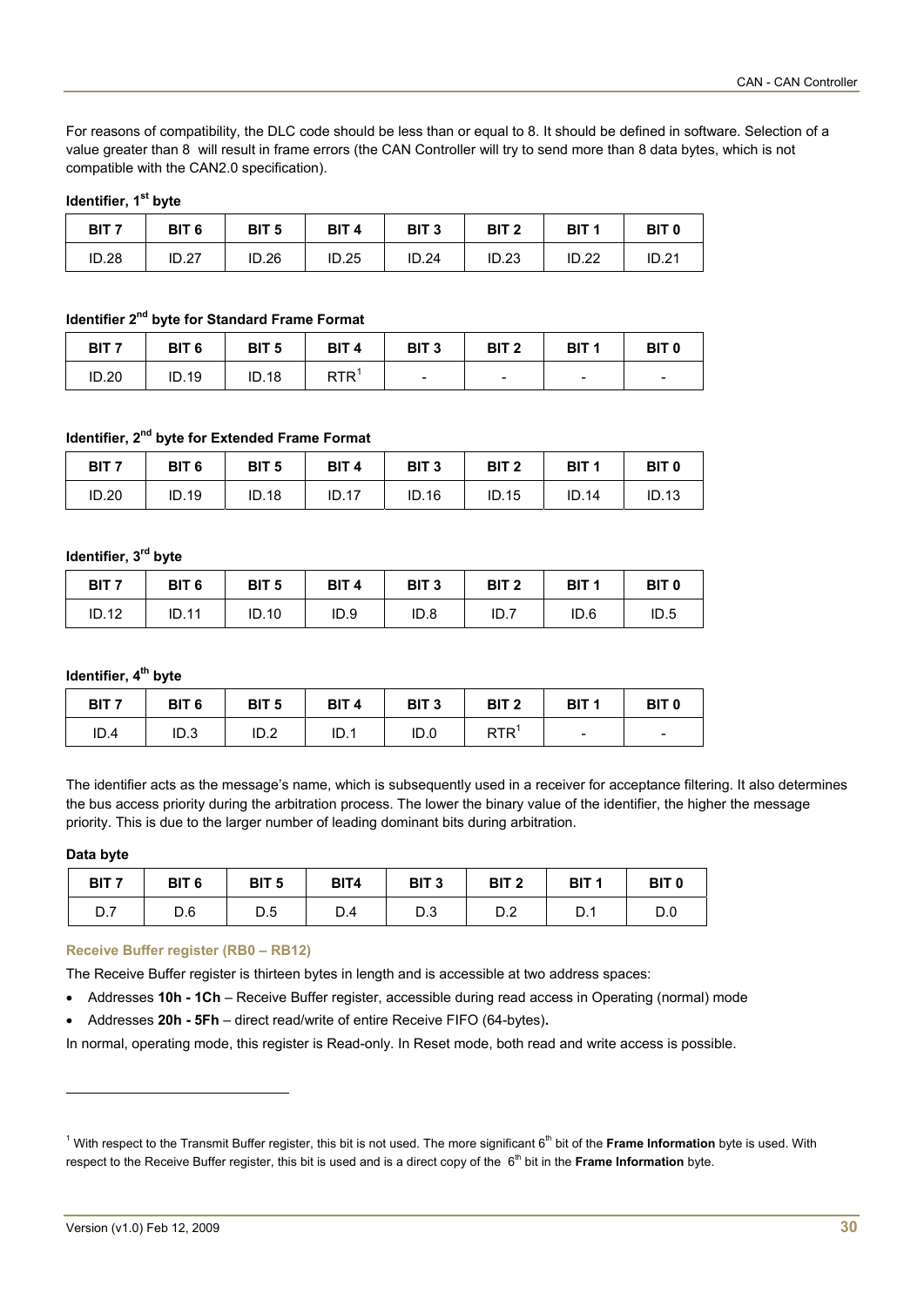

*Figure 24. Receive FIFO* 

The Receive Buffer register is located as a 13-byte overlapping window within the Receive FIFO. The beginning of this window is pointed to by the Receive Buffer Start Address register (RBSA**)**.

It is possible for there to be more than one message accessible within the Receive Buffer register, due to the fact that the register's length is 13-bytes (maximum message length) and individual messages may be shorter in length. The actual length of a message depends on the frame format – standard or extended – and the number of data bytes. Table 11 in the previous section illustrates the message format for both standard and extended frame formats.

With a 64-byte Receive FIFO, it is possible to store between 7 and 21 messages (depending on the frame format and size of the data therein).

The global layout of the Receive Buffer register is similar to that of the Transmit Buffer register.

The received Data Length Code (DLC**),** located in the Frame Information byte, may be greater than 8 (depending on the sender). For compatibility with the CAN2.0 specification however, the maximum number of received data bytes is limited to 8. This should be taken into account when reading a message from the Receive Buffer register.

If there is not enough space for a new message byte within the Receive FIFO, the CAN Controller generates a data overrun condition. A message that has been partially written into the Receive FIFO when the data overrun situation occurs, is deleted. This situation is indicated to the CPU via the Status register (SR.1 – Data Overrun Status) and the corresponding Data Overrun Interrupt (IR.3) that is generated, if enabled.

## **Acceptance Filter**

The Acceptance Filter allows the user to configure the CAN Controller so that only the desired messages are written into the Receive FIFO. This is achieved by comparing the identifier bits of received messages with predefined ones stored within the Acceptance Filter registers. If there is an exact match, the message is written (accepted) into the Receive FIFO.

The Acceptance Filter is defined by the Acceptance Code registers (ACR0 – ACR3) and the Acceptance Mask registers (AMR0  $- AMR3$ 

The identifier bit patterns of messages to be received are defined within the Acceptance Code registers.

The corresponding Acceptance Mask registers allow the definition of certain bit positions in the identifiers to be 'don't care' ('1' means don't care bit).

Two different filter modes are selectable. Mode selection is determined by bit 3 of the Mode register (MOD.3 - Acceptance Filter Mode):

- Single filter mode (MOD.3 is logic 1)
- Dual filter mode (MOD.3 is logic 0).

The bit correspondences between the identifier bytes of the Acceptance Filter and those of the message depend also on the currently received frame format (standard or extended).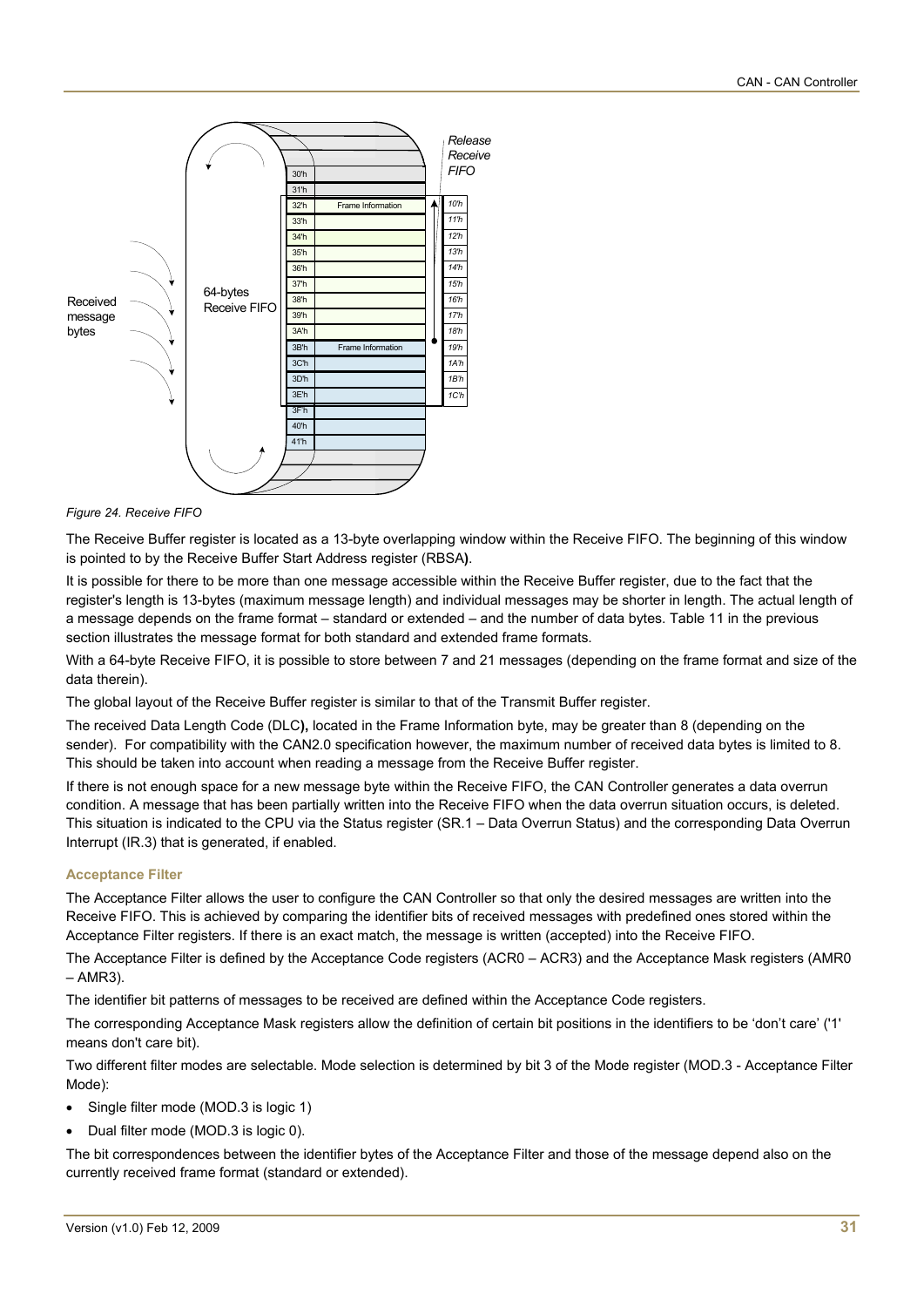## **Acceptance Code registers (ACR0 - ACR3)**

Addresses in CAN memory – 10h - 13h

These registers are accessible for read and write only in Reset mode.

## **Acceptance Mask register (AMR0 - AMR3)**

Addresses in CAN memory – 14h - 17h

These registers are accessible for read and write only in Reset mode.

Register values after hardware reset – 11111111

#### **Single filter configuration, receiving standard frame messages**

The complete identifier (two bytes) including the RTR and RB.0 bits and two data bytes are used for acceptance filtering. Messages may also be accepted if there are no data bytes due to Remote Frame, or if there is none or only one data byte because of the corresponding Data Length Code. In this case, filtering of corresponding data bytes is not performed. For successful reception of a message, all single bit comparisons have to signal acceptance.



*Figure 25. Single filter configuration, receiving standard frame messages* 

## **Single filter configuration, receiving extended frame messages**

The complete identifier (four bytes), including the RTR, RB.1 and RB.0 bits, is used for acceptance filtering. For successful reception of a message, all single bit comparisons have to signal acceptance.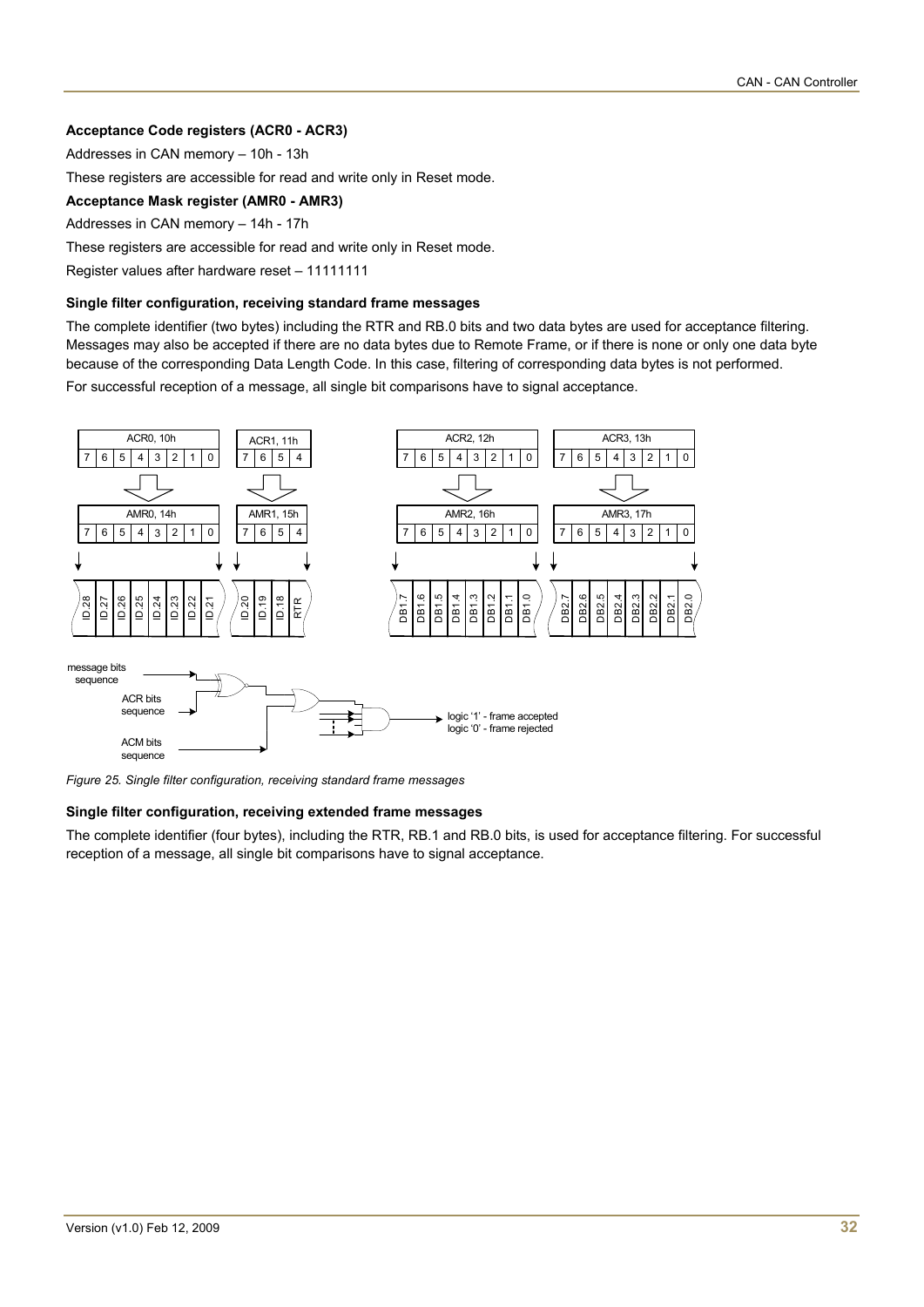



*Figure 26. Single filter configuration, receiving extended frame messages* 

#### **Dual filter configuration, receiving standard frame messages**

There are two short filters defined. A received message is compared with both filters to decide whether this message should be copied into the Receive Buffer register or not. If at least one of the filters signals an acceptance, the received message becomes valid.

The first filter compares the complete standard identifier (two bytes) including the RTR bit and the first data byte of the message. The second filter just compares the complete standard identifier including the RTR bit acceptance. In the case of Remote Frame or if no data byte exists, filtering of the corresponding data byte is not performed.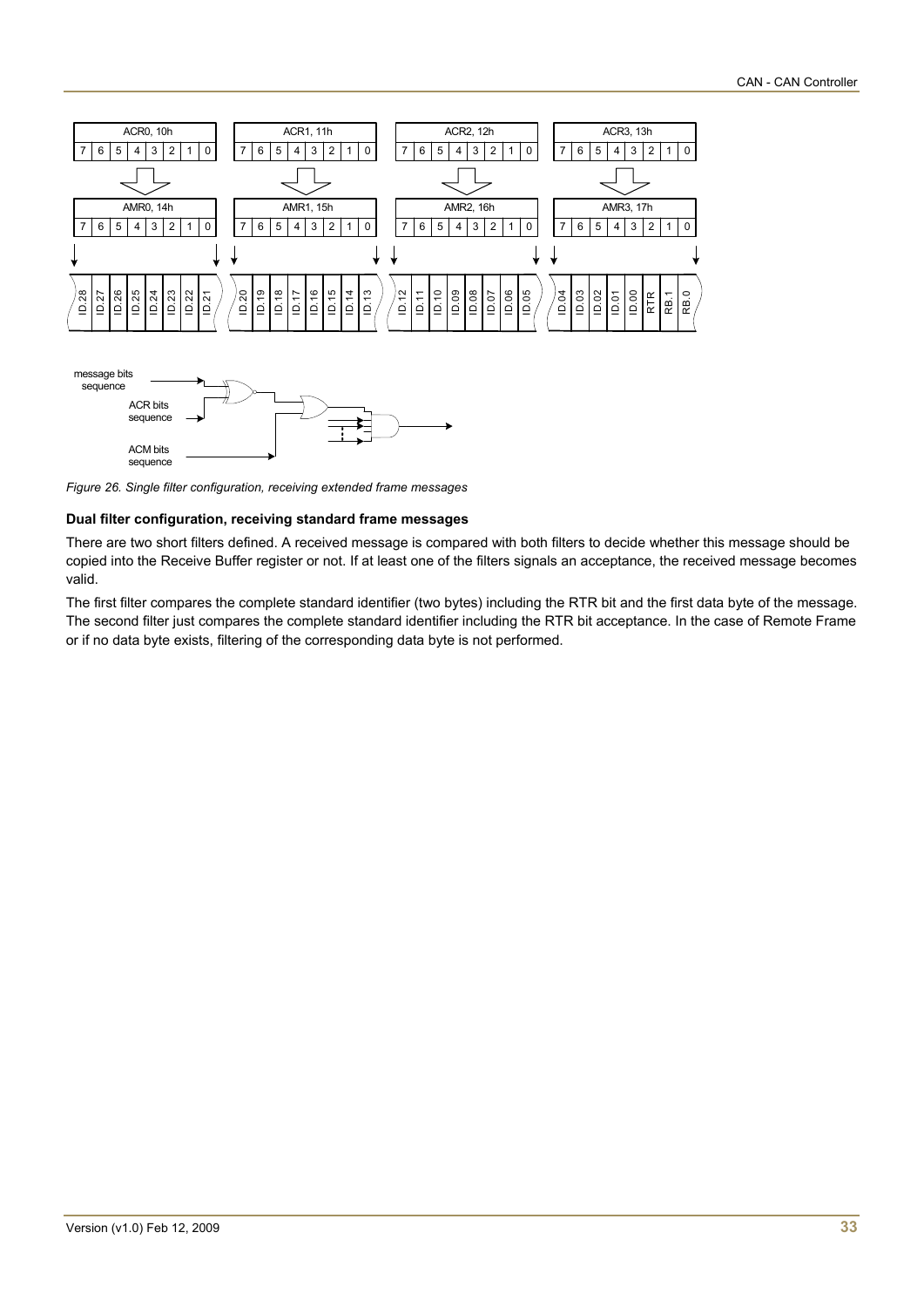

*Figure 27. Dual filter configuration receiving standard frame messages* 

## **Dual filter configuration, receiving extended frame messages**

There are two short filters defined. A received message is compared with both filters to decide whether this message should be copied into the Receive Buffer register or not. If at least one of the filters signals an acceptance, the received message becomes valid.

The two defined filters are identical. Both filters compare the first two bytes of the extended identifier.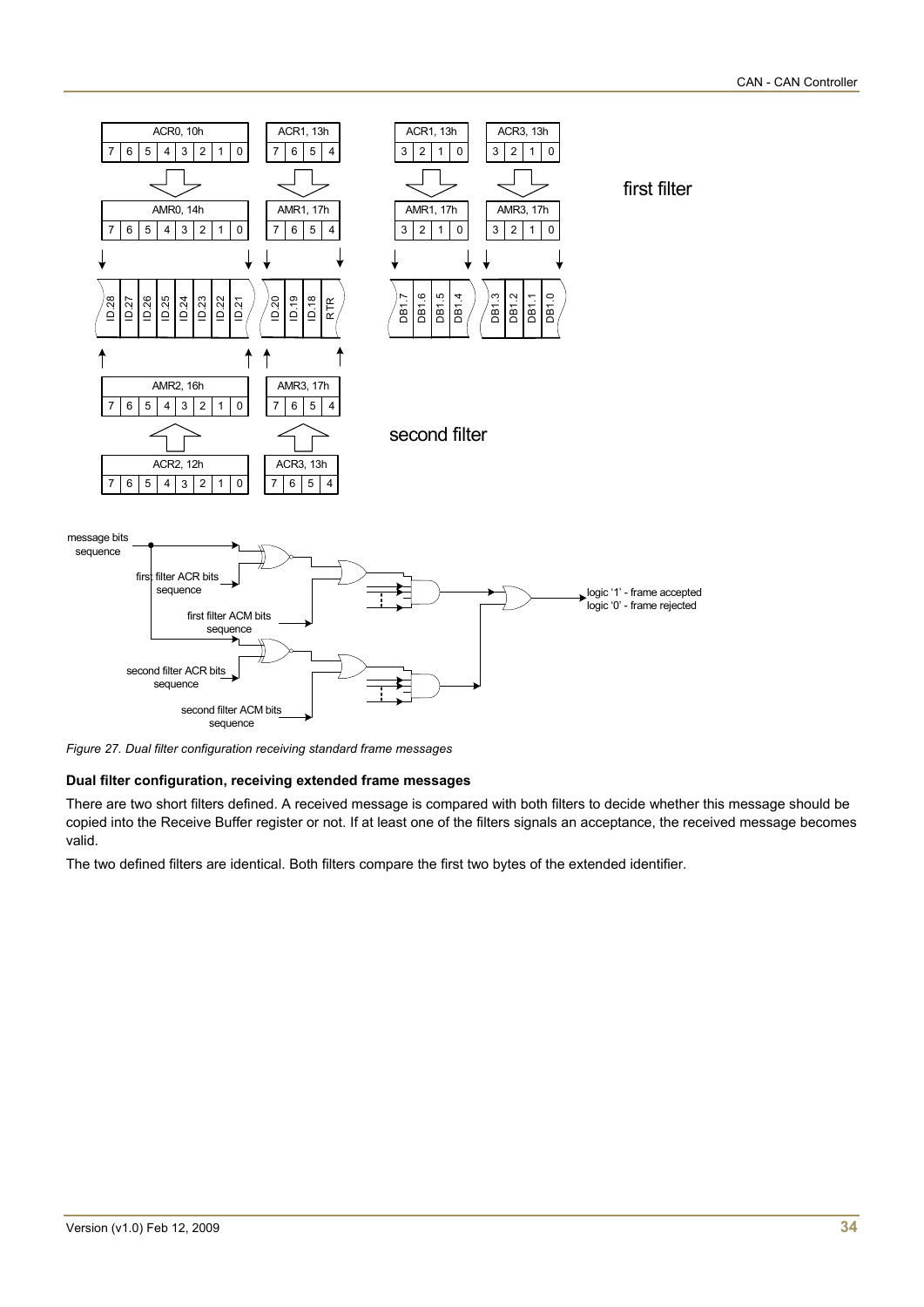

*Figure 28. Dual filter configuration receiving extended frame messages* 

## **Message Counter (MC)**

The Message Counter reflects the current number of messages available within the Receive FIFO. Its value is incremented each time a new message is successfully received and accepted.

Address in CAN memory - 1Dh

This register is Read-only

Register value in Reset mode - 00000000

| MC.7 | MC.6                     | MC.5                     | MC.4 | MC.3 | MC.2 | MC.1 | MC.0 |
|------|--------------------------|--------------------------|------|------|------|------|------|
| -    | $\overline{\phantom{0}}$ | $\overline{\phantom{a}}$ |      |      | МC   |      |      |

**MC.7 - MC.5** – always in low logic state

**MC.4 - MC.0** – 5-bit value defining the number of messages stored in the Receive FIFO.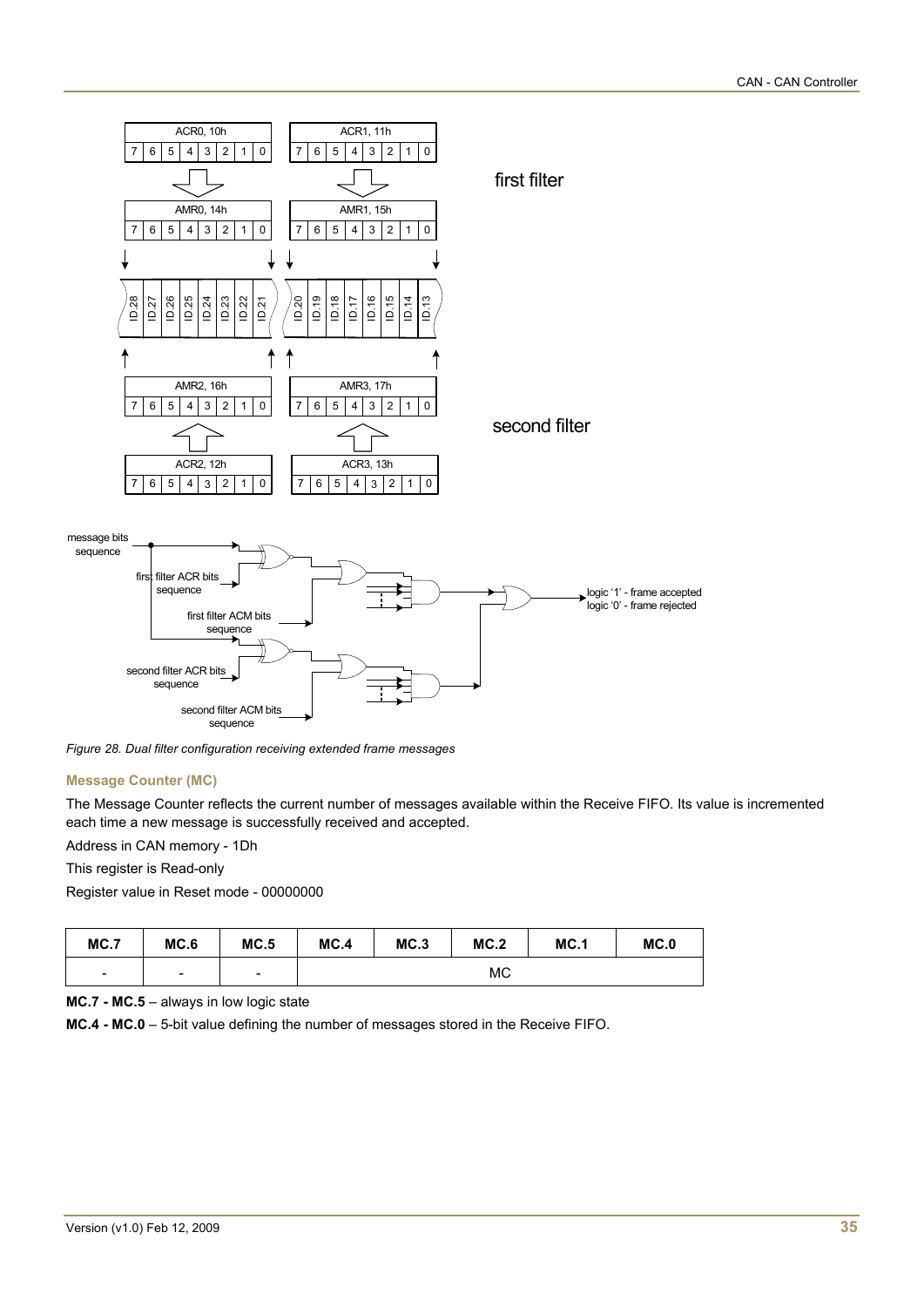## **Receive Buffer Start Address register (RBSA)**

Address in CAN memory – 1Eh

This register is Read-only

Register value after hardware reset – 00000000

| <b>RBSA.7</b>            | RBSA.6                   |  | RBSA.5   RBSA.4   RBSA.3   RBSA.2 |      | <b>RBSA.1</b> | <b>RBSA.0</b> |
|--------------------------|--------------------------|--|-----------------------------------|------|---------------|---------------|
| $\overline{\phantom{a}}$ | $\overline{\phantom{0}}$ |  |                                   | RBSA |               |               |

## **RBSA.7 - RBSA.6** – always in low logic state

**RBSA.5 - RBSA.0** – 6-bit value reflecting the current internal Receive FIFO address where the first byte of a received message (which is mapped to the Receive Buffer window) is stored.

The value 00h reflects address 20h of CAN address space (beginning of the Receive FIFO).

As the Receive FIFO is 64-bytes in length, the value of the RBSA register can be in the range 00h - 3Fh.

If a message exceeds address 80h it continues at 00h.

After the Release Receive Buffer command (CMR.2) is issued, the RBSA is updated to point at the start of the next received message in the Receive FIFO.

## **Clock Divider Register (CDR)**

Address in CAN memory – 1Fh

This register is Read-only

Register value after hardware reset – 11000000

| CDR.7 | CDR.6 | CDR <sub>.5</sub> | CDR.4      | CDR <sub>3</sub> | CDR.2 | CDR.1 | CDR.0 |
|-------|-------|-------------------|------------|------------------|-------|-------|-------|
|       |       | <b>RxIntEn</b>    | Input Mode | Clock off        | CD2   | CD1   | CD0   |

**CDR.7 - CDR.6** – always in high logic state.

**RxIntEn** – activates dedicated receive interrupt pulse on TX1.

When a received message has been received and written into Receive FIFO a receive interrupt pulse with the length of one bit time is generated at the TX1 pin (during the last bit of end of frame). The output should operate in normal output mode.

**InputMode** – when 1 activates CAN input test mode.

In this mode, Receiver input is connected internally with Transmitter output.

This mode allows you to perform CAN Controller tests without connecting it to the CAN-bus.

**Clock off** – setting this bit deactivates the CLK\_OUT pin.

If this bit is set, the CLK OUT output pin is kept in the low logic state during Sleep mode, otherwise it is in the high logic state.

**CD2 - CD0** – defines clock divider for generation of CLK\_OUT signal from the system CLK signal.

 $t_{CkOut} = 2 * t_{C1K} (4 * CDR.2 + 2 * CDR.1 + CDR.0 + 1)$